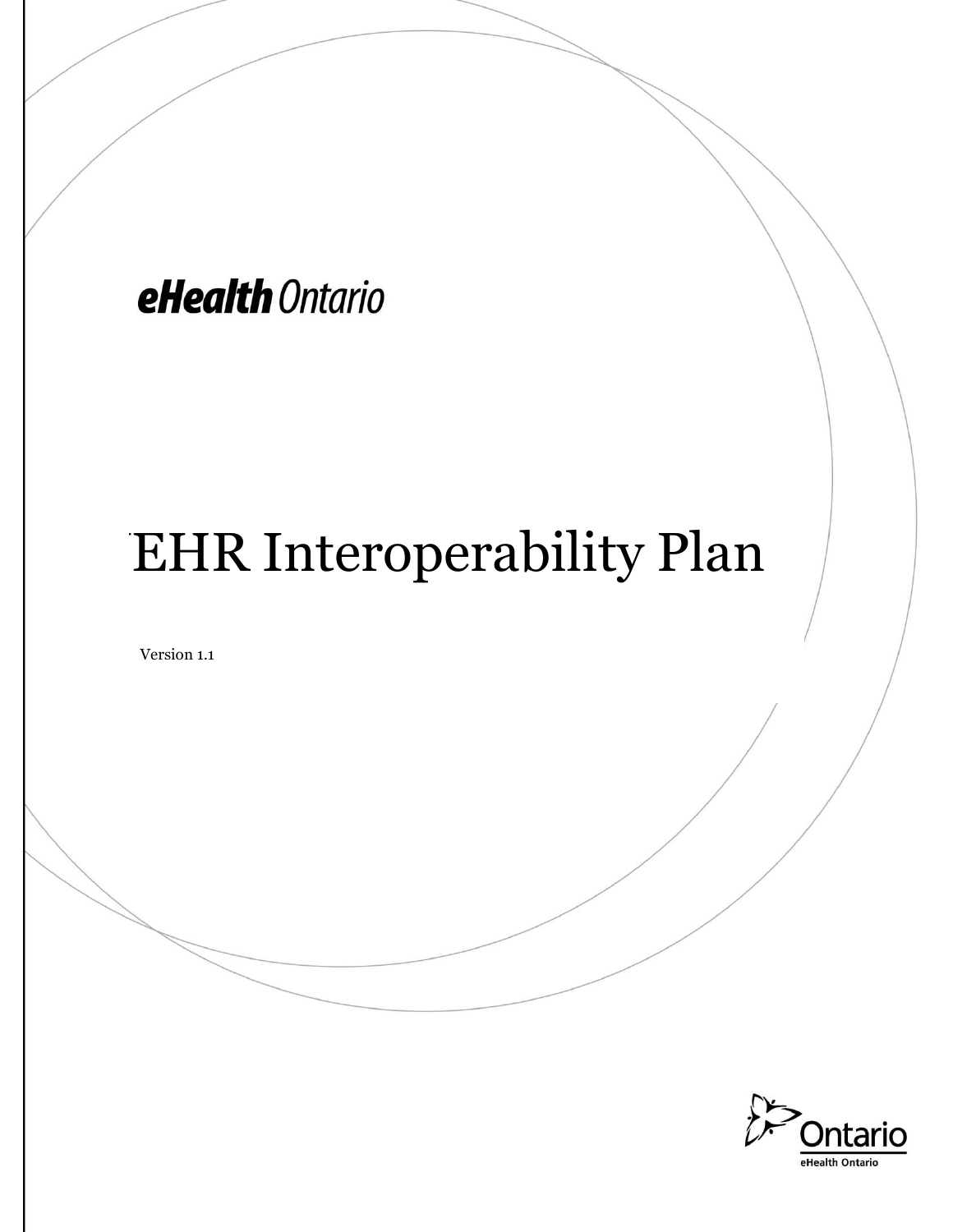# **Contents**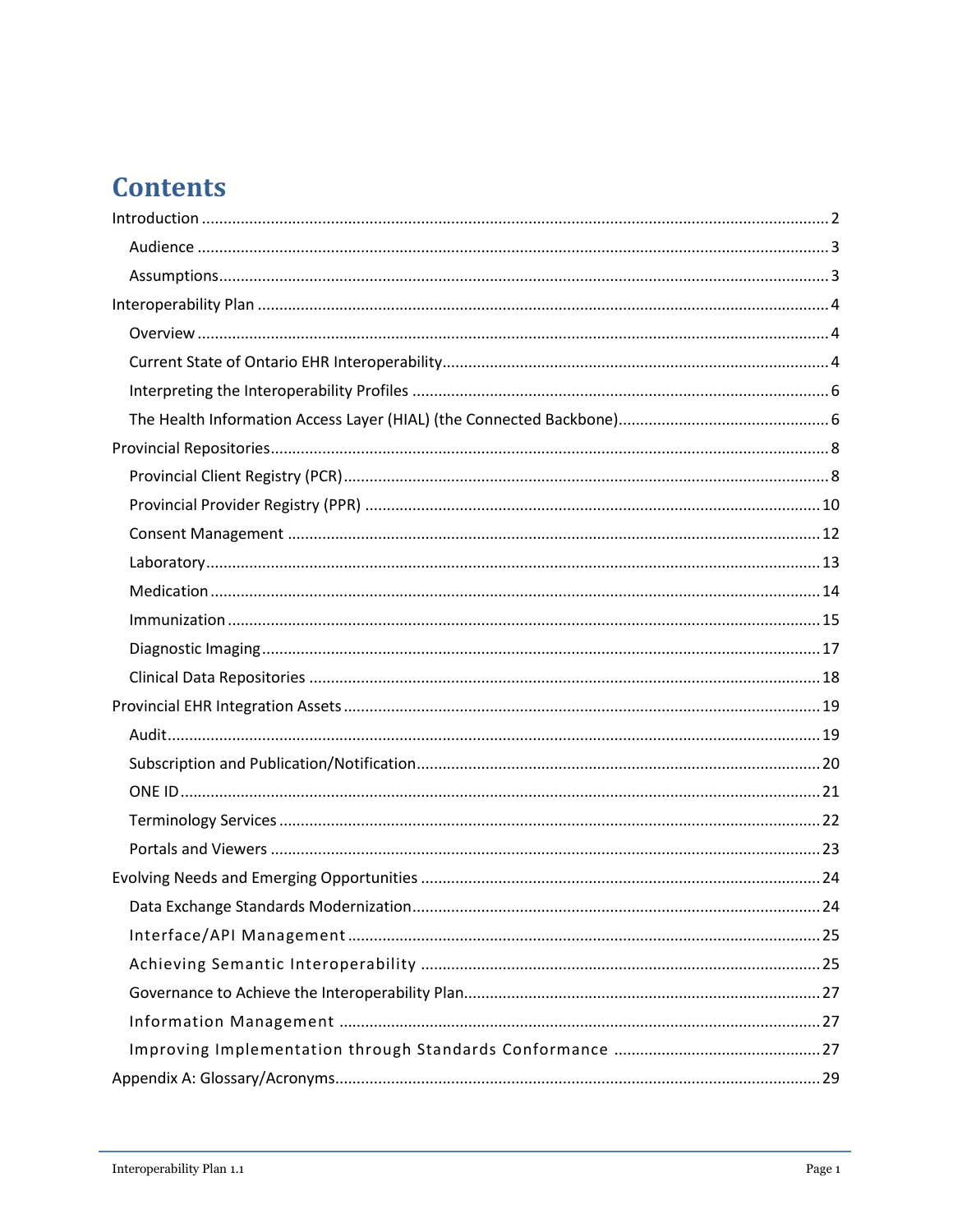# <span id="page-2-0"></span>**Introduction**

The vision of the electronic health record (EHR) is to allow all of a patient's health information to be accessible at the point of care. Interoperability between the information systems that collect a patient's data will enable all the disparate data to be represented in one place. From a technological perspective, the Institute of Electrical and Electronics Engineers (IEEE) defines interoperability as "the ability of two or more systems or components to exchange information and to use the information that has been exchanged." From a health care provider's perspective, Dr. John Halamka defines it as having "access to the data you need to coordinate care when you need it without a lot of effort or cost."<sup>1</sup>

Interoperability is facilitated by a common model and 'language' of communication between the sending and receiving systems. As in other industries, interoperability standards have been developed to exchange various types of clinical data in the healthcare industry. Standards development organizations gather business requirements, 'lessons learned' and collective experience to create standards that will support data sharing scenarios within the health care system. The key benefit of utilizing standards is that they are widely adopted, lending the knowledge and experience of a broad stakeholder group to Ontario solutions, providing opportunities to share EHR components between Ontario and other jurisdictions and better opportunities for return on investments made by commercial partners.

eHealth Ontario recently drafted an interoperability whitepaper<sup>2</sup> which made the case for interoperability in Ontario in the context of the Ministry of Health and Long Term Care (MOHLTC)'s Patients First approach and the emerging Digital Health strategy. The whitepaper looks at the current and future state of interoperability in the province, highlights economic and clinical benefits, and examines short and long-term opportunities for interoperability. The Interoperability Direction section of eHealth Ontario's Enhancing Architecture & Standards document examines the current state of interoperability in the province and offers a framework for developing the necessary direction to achieve the EHR vision that underpins eHealth Ontario's current priorities and projects across the province. These two documents discuss the vision and business objectives of interoperability, and offer a broad range of opportunities for achieving the vision of interoperability.

The purpose of an EHR Interoperability Plan is to summarize the current state of EHR interoperability, anticipate where and when further EHR interoperability must be enabled, and mitigate interoperability issues that arise from a lack of coordination between projects. It is a companion document to the EHR Connectivity Strategy, which illustrates the high-level current and future state of connectivity between point of service (POS) systems and EHR assets. The strategy uses Provincial Integration Model (PIM) views to visually represent the complexity of EHR systems integration. In these views, a single line represents the connection between the HIAL and the relevant EHR assets. If each line is magnified, it would be comprised of multiple, distinct standards-based 'interface strands' that interconnect each asset to multiple systems. For example, the Provincial Client Registry (PCR) is connected to the Client Health and Related Information System (CHRIS) bi-directionally, using HL7 v3: whereas hospital information systems (HIS) are updating PCR with HL7 v2, as well as querying using HL7 v2-based Integrating the Healthcare Enterprise (IHE) PIX/PDQ. This PCR 'line" will change with the introduction of a PCR Fast Healthcare Interoperability Resources (FHIR)- based query 'interface strand'. In this way, the Interoperability Plan will assist decision makers in understanding the degree of interoperability already in place and the interoperability decisions and activities necessary to realize the Connectivity Strategy.

The Interoperability Plan identifies the existing and future integrations between each of the systems listed in the EHR [Asset Inventory](http://www.ehealthontario.on.ca/en/asset-inventory) and the provincial EHR assets. Utilizing the same format as the Connectivity Strategy, an interoperability profile has been created for each of the EHR registries, repositories and integration assets. It describes the current state and future state of integration, transitions activities that will need to occur, whether

l

<sup>&</sup>lt;sup>1</sup> https://files.ontario.ca/17. john\_halamka.pdf

<sup>&</sup>lt;sup>2</sup> Interoperability – Enabling a Healthy Ontario. Please contact [Architecture@ehealthontario.on.ca](mailto:Architecture@ehealthontario.on.ca) to receive a copy.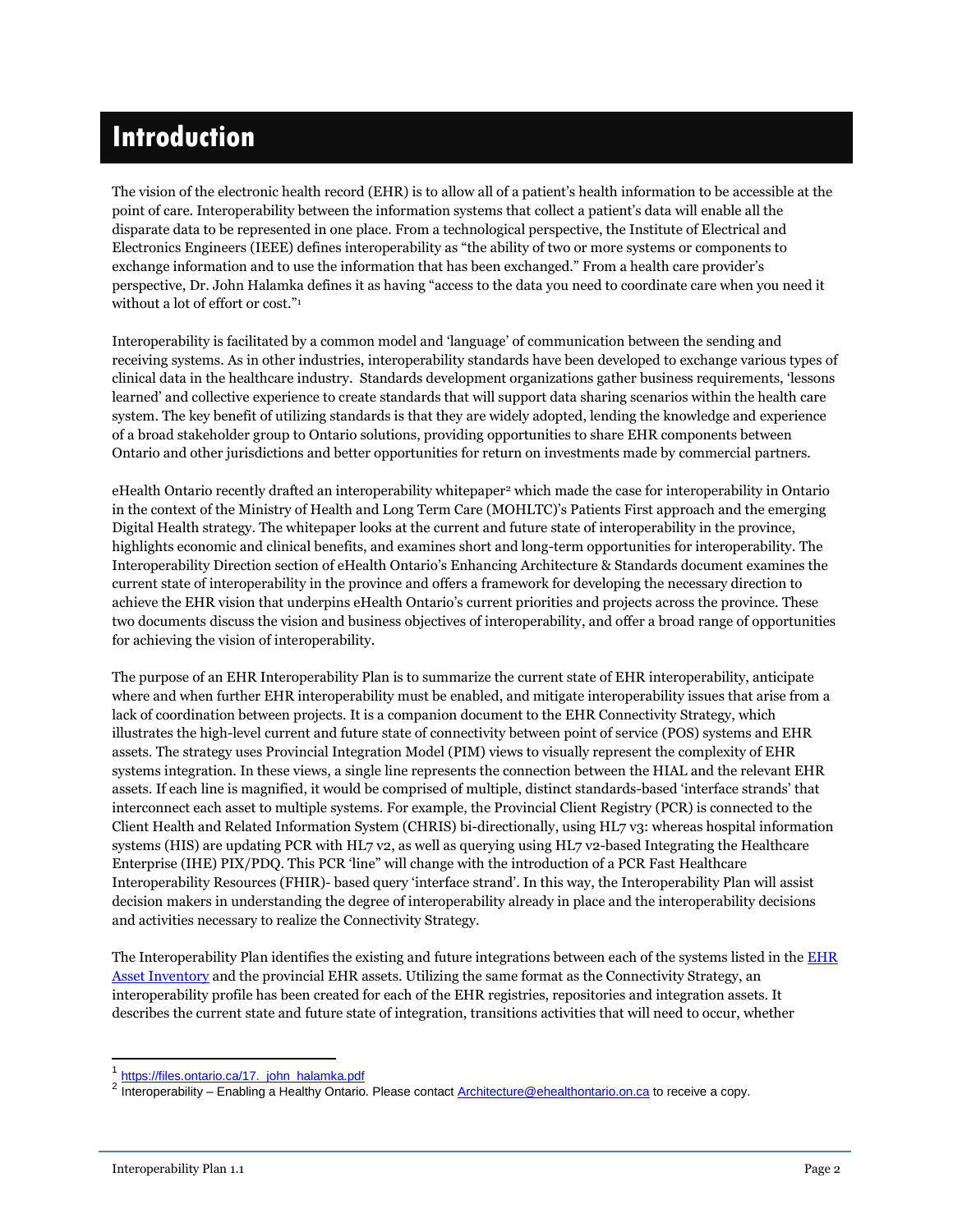terminology services will be required and key milestones that have been identified. These will be inputs into decisions regarding standards selection, project sequencing, and timing.

The timelines and standards selected for future state integrations are only provided here when sufficient information and EHR stakeholder commitment is available. When information is not available, considerations include:

- *Standards selection decisions*: each selection should be preceded by an analysis of the business and technological context and requirements of each system and the relevant standards to arrive at the best fit standard selection. This is facilitated by eHealth Ontario's [Standards Selection Guide](http://www.ehealthontario.on.ca/images/uploads/pages/documents/eHealth_Standards_Selection_Framework_en.pdf)
- *Standards' deprecation*: Deprecation of interfaces already supporting production system integrations should be a business decision that should be made in consultation with stakeholders
- *Timelines and sequencing of system integrations*: these will be dependent on eHealth Ontario and stakeholders' decisions on the priority and ability to establish these integrations. These milestones will be added to the Interoperability Plan once agreements have been established;
- *Terminology services*: The priority and capability to create specific value sets is dependent on clinical input and resource availability and will be progressively elaborated in future updates to this document.

The focus of the Interoperability Plan is on the interoperability required to contribute and consume data to provide and coordinate care. It does not explicitly include interoperability for the purpose of secondary use (e.g. making data available to an analytics repository or external partner). In some cases, the same interoperability standards may be used to transfer large data sets for analysis, but there may be other more effective ways to transfer data that should be explored. Interoperability for secondary use will be included in future releases of this document.

### <span id="page-3-0"></span>**Audience**

The target audience for this document is provincial and regional EHR planners and health IT decision makers. The document will assist them by identifying the development work that is required to further integrate EHR assets with point-of-service systems and with each other. As well it will provide information about future plans for interfaces that they have already deployed and those that are planning to be deployed that can serve as an input into local technology planning.

#### <span id="page-3-1"></span>**Assumptions**

- From an EHR stakeholder perspective, it is preferable that each EHR asset can offer contribution and consumption services through different standards ("multiple dialects"). This provides flexibility for POS systems to build interfaces using standards that are most familiar to them. At the same time, it is assumed that eHealth Ontario will offer the minimum number of dialects to meet the needs of the majority of POS systems.
- It is assumed that the EHR will employ Service-Oriented Architecture (SOA)<sup>3</sup> and Resource-Oriented Architecture principles. Services and/or resources will be exposed from the connected backbone (HIAL) to enable provincial assets. Therefore all data contribution and consumption should be brokered via the HIAL rather than point-to-point.
- Interfaces will be built in a manner that adopts existing international and Pan-Canadian / jurisdictional profiles to the greatest degree possible so as to minimize the need for customization specifically for Ontario. Conversely, where an Ontario need arises, efforts will be made to influence the international standards to reflect these needs under the assumption that they will be beneficial to future implementers in other jurisdictions.

<sup>&</sup>lt;sup>3</sup><br>https://www.ehealthontario.on.ca/en/standards/view/service-oriented-architecture-policies-and-principles<sup>3</sup>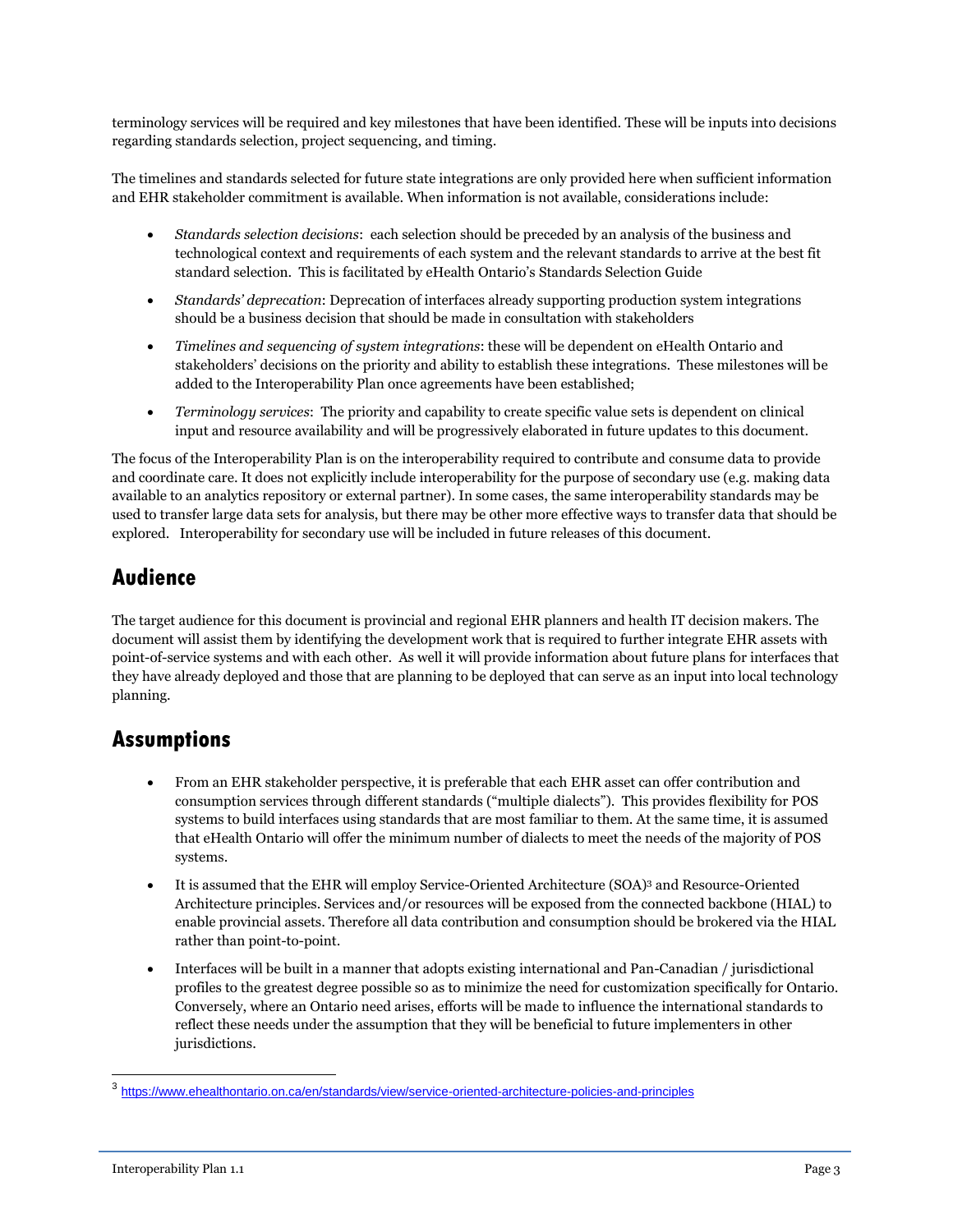# <span id="page-4-0"></span>**Interoperability Plan**

#### <span id="page-4-1"></span>**Overview**

The Connectivity Strategy describes conceptually the EHR assets and how connectivity will be achieved (as illustrated in Figure 1 below). The EHR Interoperability Plan is a companion document to the Connectivity Strategy. It identifies the existing and future integrations between the main EHR registries, repositories and integration assets and the Connectivity Strategy's EHR Asset Inventory<sup>4</sup>.



**Figure 1 - Provincial Integration Model for EHR Connectivity**

### <span id="page-4-2"></span>**Current State of Ontario EHR Interoperability**

Most Ontario EHR assets have been built and progress is being made to deploy them for clinical use. Table 1 shows the standards-based interfaces that exist for contributing and/or consuming each asset. Many of these have undergone a provincial open review and been approved by the provincial eHealth Architecture and Standards Governance Committee (this is indicated by a checkmark in the right-hand column).

It is important to note that there is variety amongst the standards used across assets, and that several assets offer multiple interfaces. This variety is related to business needs, the availability of standards for different domains, and the time in which the standards were selected. For instance, eHealth Ontario adopted HL7 version 3 pan-Canadian standards for several of its assets to align with the Canada Health Infoway objective of simplifying the ability of

 4 https://www.ehealthontario.on.ca/en/asset-inventory/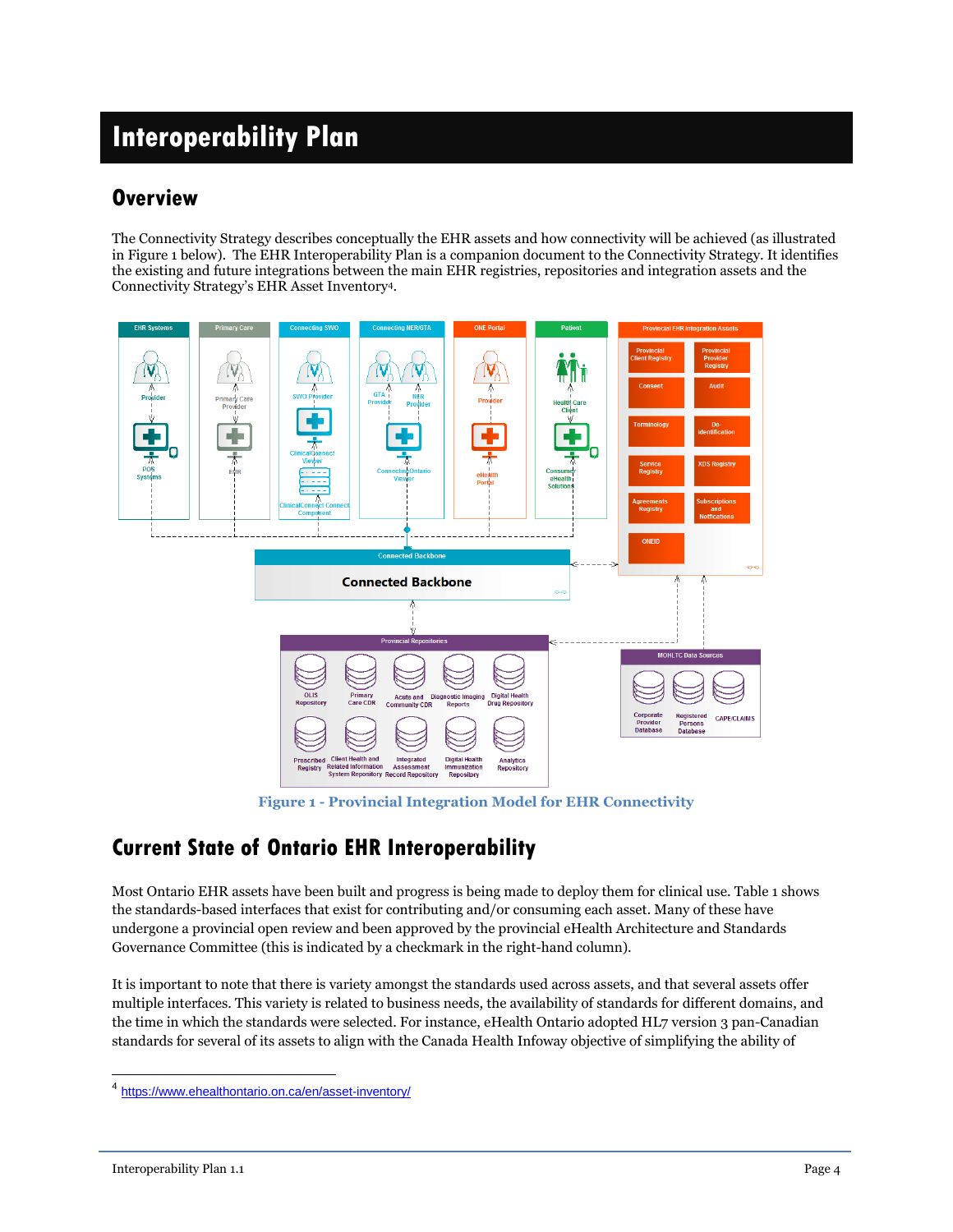linking jurisdictional EHRs<sup>5</sup> . Wherever possible, established patterns for constraining standards, such as Integrating the Healthcare Enterprise (IHE) profiles, are selected and then constrained and/or extended, where required.

|                                                                                 |                                                                                                                                  |       | <b>Source of Standard</b><br>(Open Review Process) |            |
|---------------------------------------------------------------------------------|----------------------------------------------------------------------------------------------------------------------------------|-------|----------------------------------------------------|------------|
| <b>Provincial Asset</b>                                                         | <b>Base Standard(s)</b><br><b>Supported By Asset</b><br>(I = Data Contribution,<br><b>O</b> = Data Consumption)                  | Int'l | pan-<br><b>Canadian</b>                            | ΟN         |
| <b>Provincial Client</b><br><b>Registry (PCR)</b>                               | HL7 v2 (I/O)<br>HL7 v3 (I/O)                                                                                                     |       |                                                    |            |
| <b>Provincial Provider</b><br><b>Registry (PPR)</b>                             | HL7 v3 (O)                                                                                                                       |       |                                                    |            |
| <b>Ontario Laboratories</b><br><b>Information System</b><br>(OLIS)              | HL7 v2 (I/O)<br>LOINC - Test Results (I/O)<br><b>PCLOCD - Display Names</b><br>(O)<br><b>SNOMED CT -</b><br>Microorganisms (I/O) |       |                                                    |            |
| <b>Digital Imaging (DICS)</b>                                                   | IHE XDS (I/O)<br><b>HL7 CDA R2 (I/O)</b>                                                                                         |       |                                                    |            |
| <b>Medications (DHDR)</b>                                                       | FHIR (O)                                                                                                                         |       |                                                    |            |
| <b>Acute and Community</b><br><b>Clinical Data</b><br><b>Repository (acCDR)</b> | HL7 v2 (I)<br>HL7 v3 (O)<br><b>LOINC - Report Names (O)</b>                                                                      |       |                                                    | Input only |
| <b>Primary Care Clinical</b><br><b>Data Repository</b><br>(pcCDR)               | IHE XDS (I/O)<br><b>HL7 CDA R2 (I/O)</b>                                                                                         |       |                                                    |            |
| Consent Management   HL7 v3 (I/O)                                               |                                                                                                                                  |       |                                                    |            |
| <b>Audit</b>                                                                    | <b>IHE ATNA, HL7 PASS</b>                                                                                                        |       |                                                    |            |
| Single Sign On / Single<br><b>Sign Off</b>                                      | <b>SAML</b>                                                                                                                      |       | N/A                                                |            |
| Immunizations (DHIR) FHIR (I/O)                                                 |                                                                                                                                  |       |                                                    |            |

**Table 1- The Current State of Ontario's EHR Assets Standards-Based Connectivity**

Since 2013, eHealth Ontario has performed conceptual standards assessments for each interoperability project to describe the relative merit of the candidate standards. The selection criteria (listed in Figure 2 below) consider multiple stakeholder perspectives and the sustainability of using the standard over the lifecycle of the solution<sup>6</sup>. This provides a consistent framework for assessing options based on criteria that have been found to be critical success factors in the long-term success of enabling broad system connectivity.

<sup>5&</sup>lt;br>[https://files.ontario.ca/8.\\_mohawk\\_college.pdf](https://files.ontario.ca/8._mohawk_college.pdf)

<sup>6</sup> [http://www.ehealthontario.on.ca/images/uploads/pages/documents/eHealth\\_Standards\\_Selection\\_Framework\\_en.pdf](http://www.ehealthontario.on.ca/images/uploads/pages/documents/eHealth_Standards_Selection_Framework_en.pdf)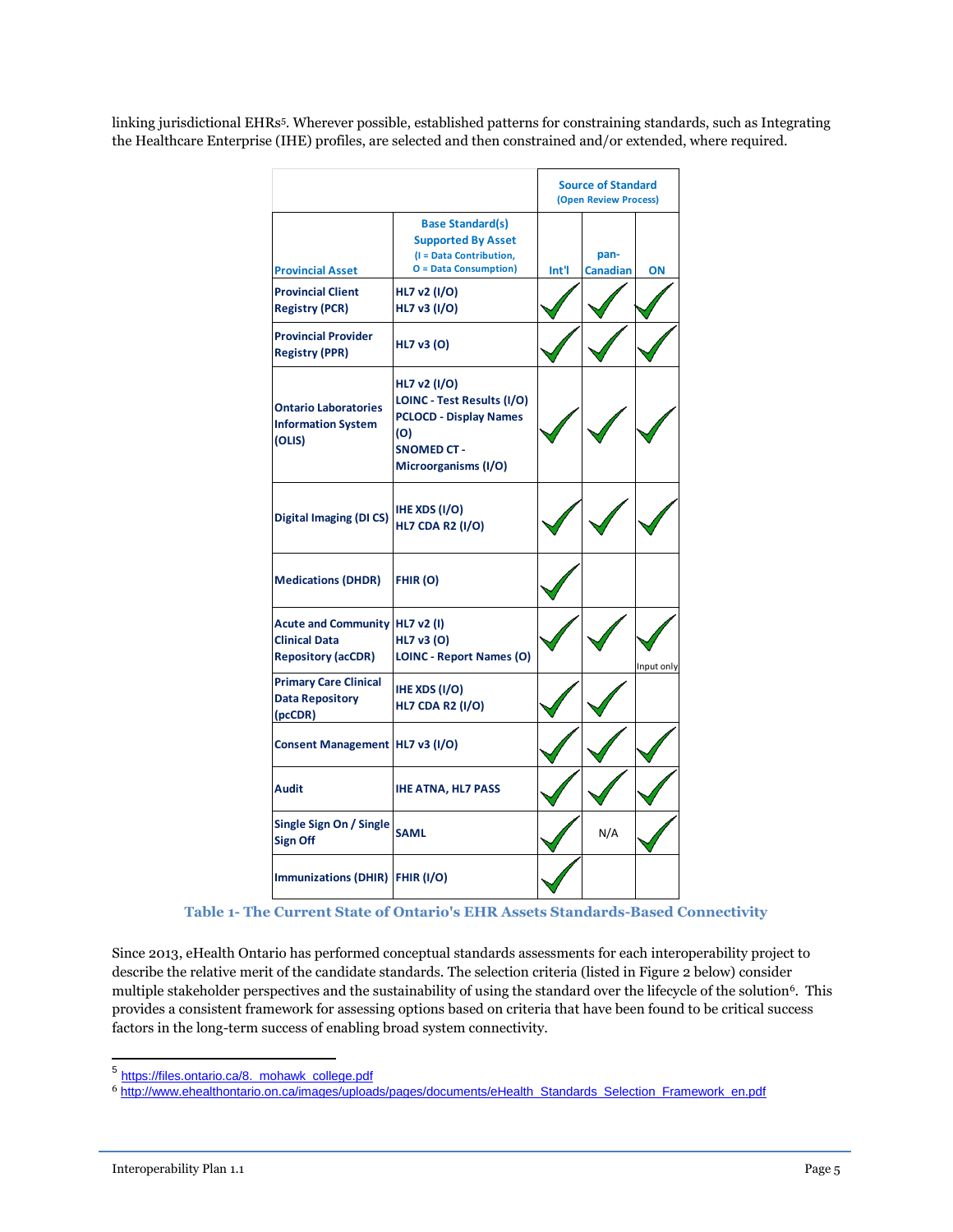

**Figure 2 - Standards Selection Criteria**

### <span id="page-6-0"></span>**Interpreting the Interoperability Profiles**

An interoperability profile has been created for each of the main EHR domains and integration assets that are discussed in the Connectivity Strategy (the reader is referred to the Connectivity Strategy for a description of the purpose and capabilities of the systems supporting each of these services). Each profile includes:

- *Current state:* The types of standards-based and proprietary interfaces currently supported, which systems are utilizing each of these interfaces, and in what manner (contribution and/or consumption)
- *Future state:* The types of standards-based and proprietary interfaces that will be supported, the complete list of EHR assets that should be integrated with them, and how (contribution and/or consumption)
- *Transitions*: Key activities and decisions that need to occur for interface development, updating, migration, and retirement to transition from current to future state
- *Terminology Services*: Utilization of the provincial terminology services for inbound or outbound terminology mapping
- *EHR Roadmap Milestones*: Relevant commitments and associated target delivery periods

It is important to guide the reader in the interpretation of the summaries. Each specifies whether contribution **from** an external asset to the asset of focus is required, or if a data consumption request (query) is submitted to the asset of focus **by** another asset. If asset A is contributing data **to** asset B, this will be represented in the interoperability profile for asset B, but not in the profile for asset A. For example, PCR, PPR, Diagnostic Imaging (DI) Common Service, Subscription Management Services, and eConsult will all 'contribute' an audit event to the provincial EHR event monitoring and logging service, Monitoring and Control Technology Assets (MCTA), so these will all appear in the Summary of Audit Connectivity. However, MCTA will not appear in the summary for any of these assets because neither contribution nor consumption will occur **from** MCTA to any of these assets.

### <span id="page-6-1"></span>**The Health Information Access Layer (HIAL) (the Connected Backbone)**

The HIAL acts as a mediation layer between EHR assets and EHR contributors and consumers, facilitating the exchange of information between them. It provides security by preventing direct access to the EHR assets and encourages a standardized approach to integration. It is 'fluent' in the interoperability standards that are attributed to the EHR assets, and requires none of its own. Connection to the [HIAL](http://www.ehealthontario.on.ca/en/standards/view/hial-transport-message-specification) is established by implementing the HIAL [message and transport specification.](http://www.ehealthontario.on.ca/en/standards/view/hial-transport-message-specification)

Another role that the HIAL plays is as an orchestration (or workflow) engine. It follows a pattern of steps that are required to complete a complex business transaction. For example, the HIAL receives a data contribution from a POS system that is intended for deposition in the Diagnostic Imaging Repository (DI-r). It 'checks' the PCR to confirm that the person that the image and/or imaging report is associated with is a provincial healthcare client, and only then will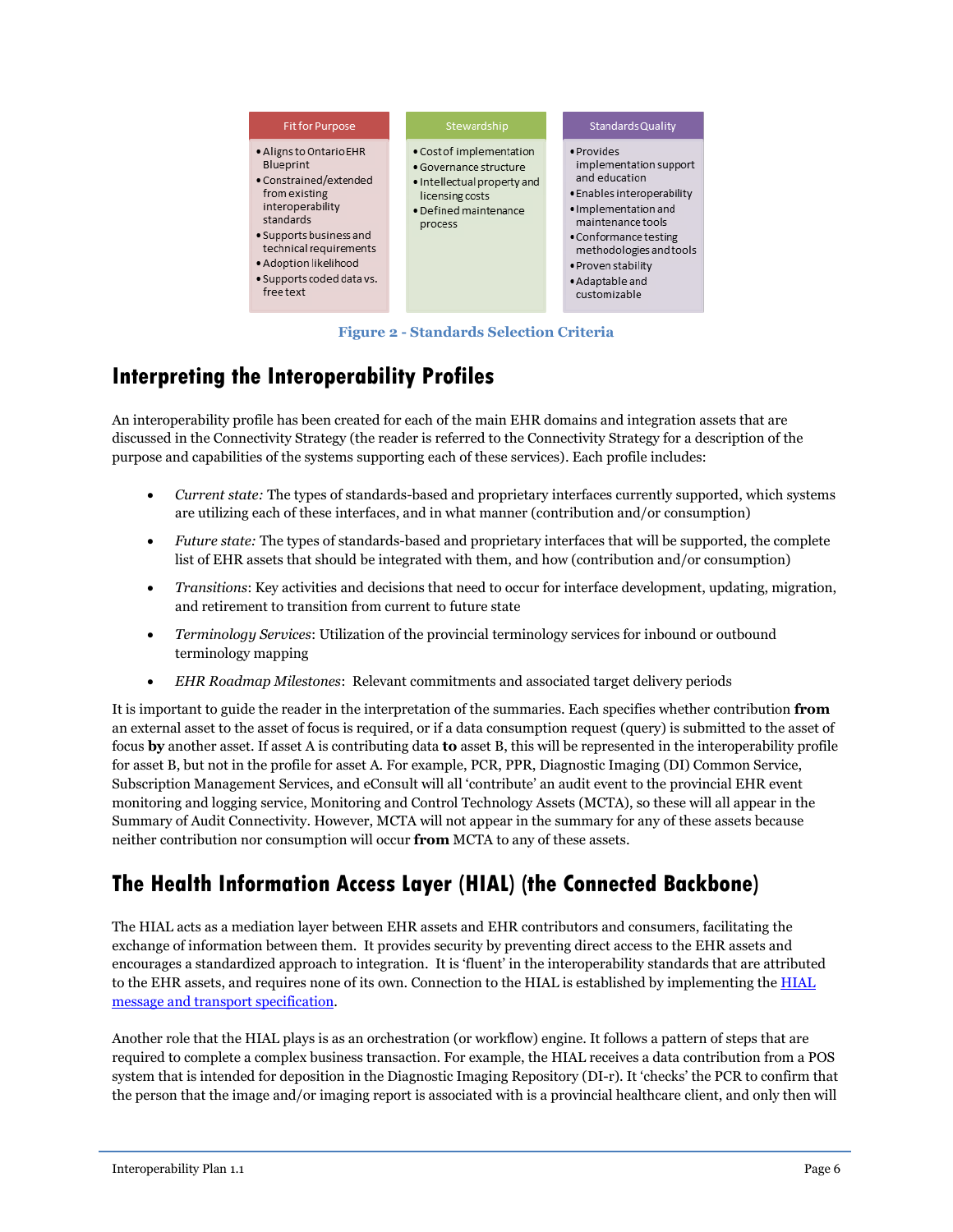the content be deposited in the repository. In this scenario, the HIAL is consuming the PCR for the end purpose of the DI-r, but not on behalf of it. It is for this reason that the DI-r is not listed in the PCR interoperability profile. For HIAL orchestrations, which are 'behind the scenes', the HIAL may not use an eHealth interoperability standard (such as HL7, IHE Cross-Enterprise Document Sharing (XDS)) to contribute or consume EHR assets; instead it will extract and transform the data it receives from POS systems into the format required to interact with EHR assets for the purposes of the orchestration. HIAL orchestrations that need to be developed are identified in the transition sections of the interoperability profiles.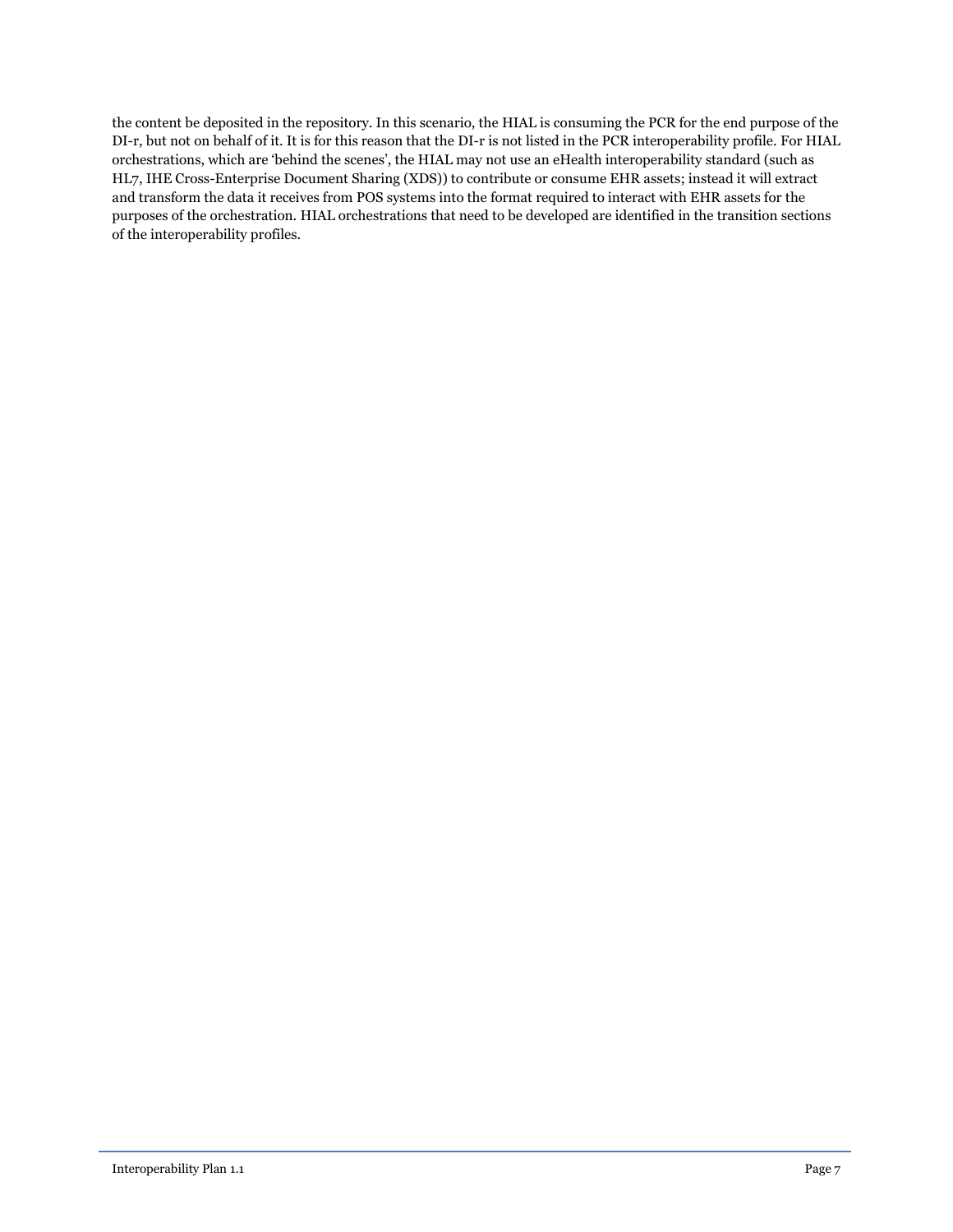# <span id="page-8-0"></span>**Provincial Repositories**

# <span id="page-8-1"></span>**Provincial Client Registry (PCR)**

**Summary of Provincial Client Registry Connectivity**

#### Current State Future State Future State Primary Care Clinical Data Repository (pcCDR) proof of concept is contributing to PCR via the HIAL deriving the patient information from the XDS message Digital Health Drug Repository (DHDR) utilizes PCR's web services behind the HIAL to validate patient information. Acute and Community Clinical Data Repository (acCDR) is integrated with PCR to support searches for clients that return up-to- date, accurate and trustworthy health care client identity information and deliver more exact patient search results Standards-based interfaces supported: HL7 v2 data contribution: over 60 data sources, covering over 170 hospital settings, are

- contributing data using HL7 v2 Admit, Discharge, and Transfer (ADT) Update standard HL7 v2 data consumption: 2 hospitals have
- implemented the IHE PIX/PDQ interfaces to query the PCR
- HL7 v3 data consumption: DI Common Service is using HL7 v3 interfaces to query for client identifier resolution via the HIAL
- The eHealth Ontario Innovation lab offers web services and test harness for HL v2 PIX/PDQ and HL v3 query
- FHIR DSTU 2 data consumption: under development with an expected completion in 2017/18. This will first be used with other provincial EHR assets and will then be deployed for external stakeholder consumption

 The PCR will continue to support HL7 v2, v3 and FHIR interfaces for data contribution and consumption until stakeholders indicate that there is a readiness to consolidate onto a single standard

#### **Bidirectional integration with:**

- Point of Service Systems (e.g. hospital information systems such as NEON, North West Health Alliance, eReferral systems) (1)
- The Client Health and Related Information System (CHRIS)

#### **Data contribution from;**

- Registered Persons Data Base (RPDB)
- Wait Times Information System (WTIS)

#### **Data consumption by:**

- Better Outcomes Registry and Network (BORN) (2)
- Client Details Portlet
- Client Selector Portlet
- ClinicalConnect<sup>TM</sup> Viewer (1)
- CMTA
- $\operatorname{acCDR}(4)$
- ConnectingOntario Clinical Data Viewer (3)
- Digital Health Drug Repository (DHDR) (3)
- DI Common Service (4)
- OntarioMD/Ontario Telemedicine Network (OTN) eConsult (2)
- Emergency Neuro Image Transfer System (ENITS) (2)
- Health Partner Gateway (HPG) CHRIS viewer (2)
- Health Report Manager (HRM) (2)
- MCTA
- New Drug Funding Program (NDFP) eClaims (2)
- Ontario Lab Information System (OLIS) (1)
- Patient Monitoring Management Systems (PMMS) (2)
- Patient Selector Portlet
- Scheduling Application (2)
- South East Health Integrated Information Portal (SHIIP) (1)
- Consumer portals (e.g. MyChart) (2)

**Transition** 

- Release HL7 FHIR IHE PIXm and EMPI Patient Match query services for consumption
- For (1) items, assess the best-fit standard for outstanding integrations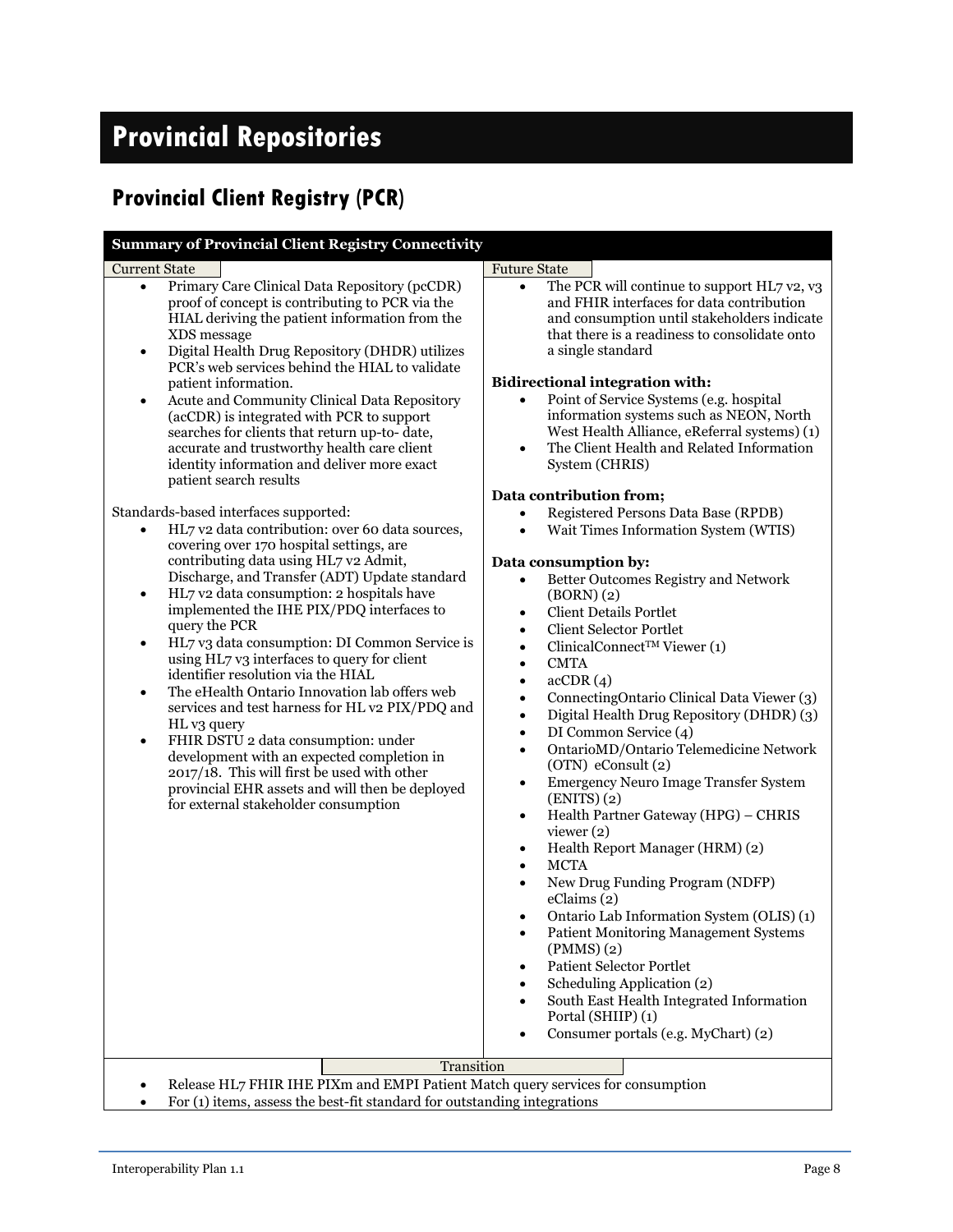- For (2) items, determine if integration with PCR is required
- For (3) items, a direct connection to the PCR using web services will be created; no standard will be used
- For (4) items, a HIAL orchestration will validate that a patient exists in PCR prior to depositing data in the repository. This orchestration will use web services.
- Assess if FHIR-based data contribution is necessary
- Offer test harness and web service testing of all interfaces in the eHealth Ontario Innovation Lab
- Develop the provincial ADT data contribution format within the HIAL and assist POS systems to update their CDR data contribution interfaces to this format so that it can be used to replace multiple interfaces
- HIAL orchestration services calling PCR may be upgraded to leverage newest PCR interfaces when appropriate.
- Assess whether FHIR based interfaces require updating to align with the normative version of the standard

#### Terminology Services

Not required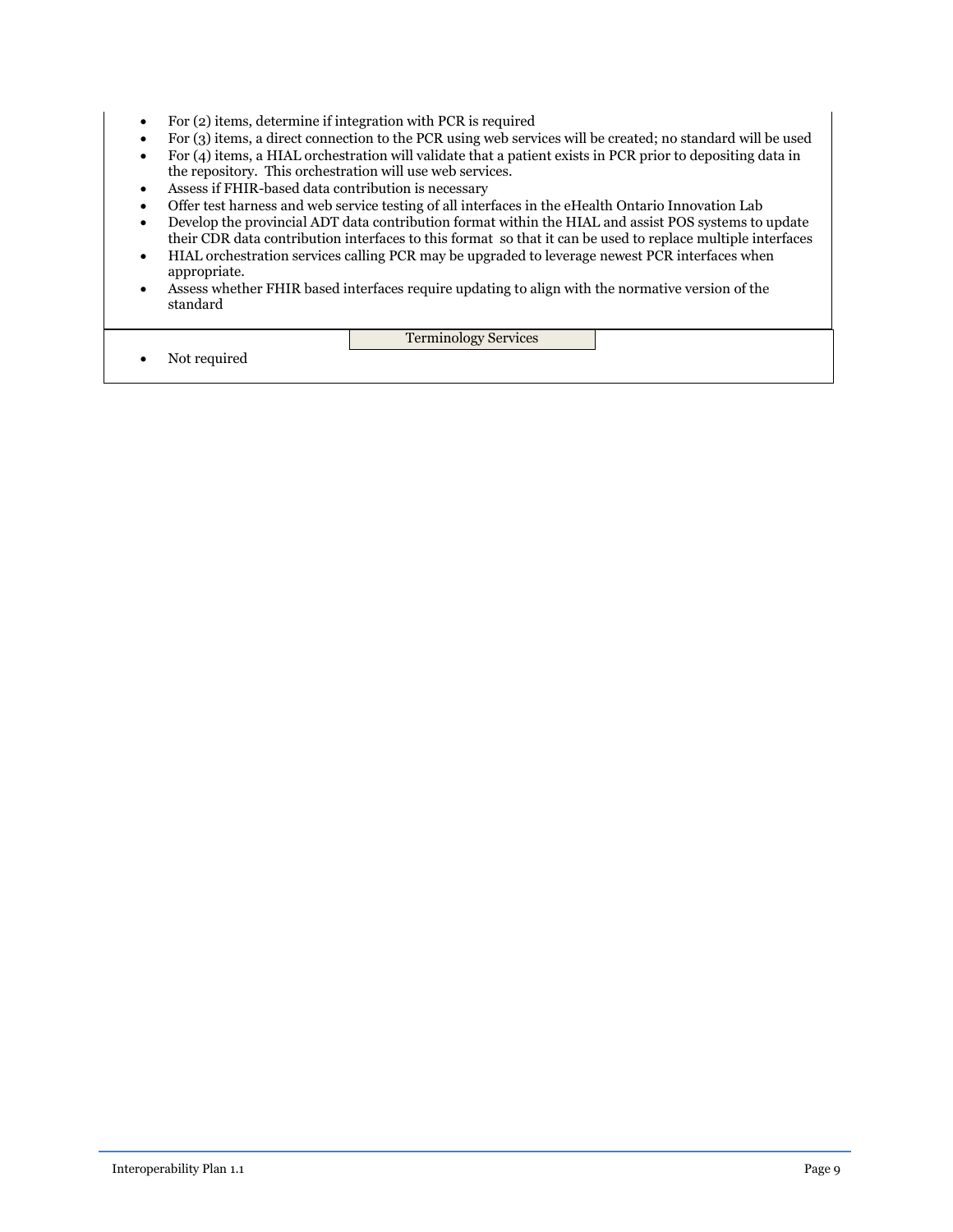# <span id="page-10-0"></span>**Provincial Provider Registry (PPR)**

| <b>Summary of Provincial Provider Registry Connectivity</b>                                                                                                                                                                                                                                                                                                                                                                                                                                                                                                                                                                                                                                                                                                                                                                                          |                                                                                                                                                                                                                                                                                                                                                                                                                                                                                                                                                                                                                                                                                                                                                                                                                                                                                                                          |  |
|------------------------------------------------------------------------------------------------------------------------------------------------------------------------------------------------------------------------------------------------------------------------------------------------------------------------------------------------------------------------------------------------------------------------------------------------------------------------------------------------------------------------------------------------------------------------------------------------------------------------------------------------------------------------------------------------------------------------------------------------------------------------------------------------------------------------------------------------------|--------------------------------------------------------------------------------------------------------------------------------------------------------------------------------------------------------------------------------------------------------------------------------------------------------------------------------------------------------------------------------------------------------------------------------------------------------------------------------------------------------------------------------------------------------------------------------------------------------------------------------------------------------------------------------------------------------------------------------------------------------------------------------------------------------------------------------------------------------------------------------------------------------------------------|--|
| <b>Current State</b>                                                                                                                                                                                                                                                                                                                                                                                                                                                                                                                                                                                                                                                                                                                                                                                                                                 | <b>Future State</b>                                                                                                                                                                                                                                                                                                                                                                                                                                                                                                                                                                                                                                                                                                                                                                                                                                                                                                      |  |
| 13 data sources, representing 92% of<br>$\bullet$<br>regulated health care provider persons, are<br>submitting data in proprietary formats:<br>College of Physicians and Surgeons<br>1.<br>of Ontario (via Corporate Provider<br>Database [CPDB])<br>College of <b>Nurses</b> of Ontario (CNO)<br>2.<br>College of Dieticians of Ontario (CDIO)<br>3.<br>Ontario College of Pharmacists (OCP)<br>4.<br>College of Midwives of Ontario (CMO)<br>5.<br>Royal College of Dental Surgeons<br>6.<br>(RCDSO)<br>College of Psychologists of Ontario<br>7.<br>(CPO)<br>College of Audiologists and Speech-<br>8.<br>Language Pathologists (CASLPO)<br>College of <b>Denturists</b> (CDO)<br>9.<br>10. College of Medical Radiation                                                                                                                          | Increase the number of regulated and un-regulated<br>$\bullet$<br>professions contributing to PPR. Multiple formats<br>accepted for trusted organization submission of<br>authoritative provider data<br>Data contributors are able to add and/or revise<br>$\bullet$<br>provider information using a FHIR interface<br>FHIR used exclusively for data consumption<br>$\bullet$<br>Existing HL7 v3 consumers supported for data<br>$\bullet$<br>consumption there is a readiness to consolidate onto<br>the FHIR interface<br><b>Bidirectional integration with:</b><br>OntarioMD/OTN eConsult<br>$\bullet$<br>POS systems (e.g. hospital information systems,<br>$\bullet$<br>electronic medical records (EMRs), eReferral<br>systems)                                                                                                                                                                                  |  |
| Technologists of Ontario (CMRTO)                                                                                                                                                                                                                                                                                                                                                                                                                                                                                                                                                                                                                                                                                                                                                                                                                     | Data contribution from:                                                                                                                                                                                                                                                                                                                                                                                                                                                                                                                                                                                                                                                                                                                                                                                                                                                                                                  |  |
| 11. College of Massage Therapists of<br>Ontario (CMTO)<br>12. College of Respiratory Therapists<br>13. College of Dental Hygienists of<br>Ontario<br>The CPDB data contribution also includes<br>$\bullet$<br>billing organizations<br>Standards-based interfaces supported:<br>HL7 v3 data consumption: 6 sites are<br>$\bullet$<br>querying PPR using the HL7 v3 standard.<br>This standard is also used by ONE Portal,<br>the User Registry, ONE ID, and CMTA<br>HL7 v2 data consumption: 2 provincial<br>$\bullet$<br>assets (Panorama, MCTA) are receiving<br>HL7 v2 batch files<br>FHIR DSTU 2 data consumption: a FHIR<br>$\bullet$<br>query is under development with an<br>expected completion in 2018/19. This<br>will first be used with other provincial<br>EHR assets and will then be deployed for<br>external stakeholder consumption | <b>CPDB</b><br>$\bullet$<br>College of Physicians and Surgeons of Ontario<br>$\bullet$<br>(CPSO)<br>Source systems College/Association information<br>$\bullet$<br>systems, human resources information systems (2,<br>3)<br>Data consumption by:<br>Agreements Registry (1)<br>$\bullet$<br>ConnectingOntario Clinical Data Viewer (1)<br>$\bullet$<br>ClinicalConnect <sup>TM</sup> Viewer (CCV) (1)<br>$\bullet$<br>Consent Management Technology Assets (CMTA) -<br>$\bullet$<br>Consent<br><b>DHDR</b><br>$\bullet$<br>NDFP eClaims (1)<br>$\bullet$<br>ENITS(1)<br>$\bullet$<br>Cancer Care Ontario's ICS/InScreen (1)<br>$\bullet$<br><b>ONE ID</b><br>$\bullet$<br>OLIS(1)<br>$\bullet$<br>Ontario MD - Health Report Manager (HRM) (1)<br>$\bullet$<br>Panorama/DHIR<br>PrescribeIT<br>PMMS(1)<br>Provider Directory Portlet<br>Provider Service Directory<br>Scheduling Application (1)<br>BORN(1)<br>SHIIP(1) |  |
|                                                                                                                                                                                                                                                                                                                                                                                                                                                                                                                                                                                                                                                                                                                                                                                                                                                      | Consumer portals (e.g., MyChart) (1)                                                                                                                                                                                                                                                                                                                                                                                                                                                                                                                                                                                                                                                                                                                                                                                                                                                                                     |  |
| Transition<br>Migrate all current consumers from the legacy PR to PPR<br>Release HL7 FHIR PPR query services for consumption<br>Determine if the HL7 v3 interfaces should be deprecated and migrate consumers to the FHIR interface<br>$n_{\rm BH} = 11.1$                                                                                                                                                                                                                                                                                                                                                                                                                                                                                                                                                                                           |                                                                                                                                                                                                                                                                                                                                                                                                                                                                                                                                                                                                                                                                                                                                                                                                                                                                                                                          |  |

 For (1) items, determine if integration with PPR will be using the HL7 v3 or FHIR For (2) items, assess if a non-standard interface is required to submit data to PPR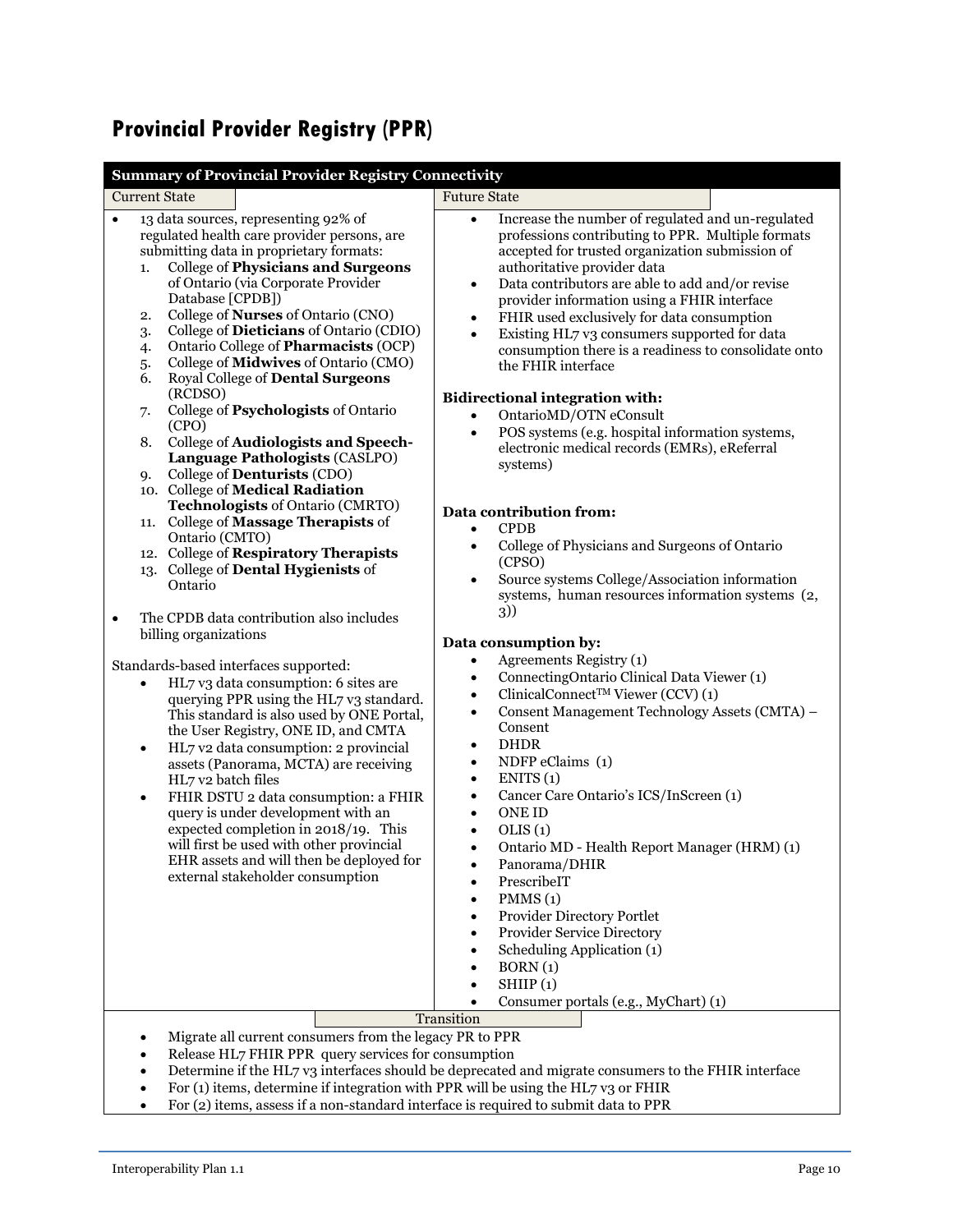- For (3) item, determine whether an update interface should be offered directly to providers to update their information in PPR. Alternatively, this service may be provided by OTN's provider directory.
- Offer test harness and web service testing of all interfaces in the eHealth Ontario Innovation Lab

<span id="page-11-0"></span>Terminology Services Not required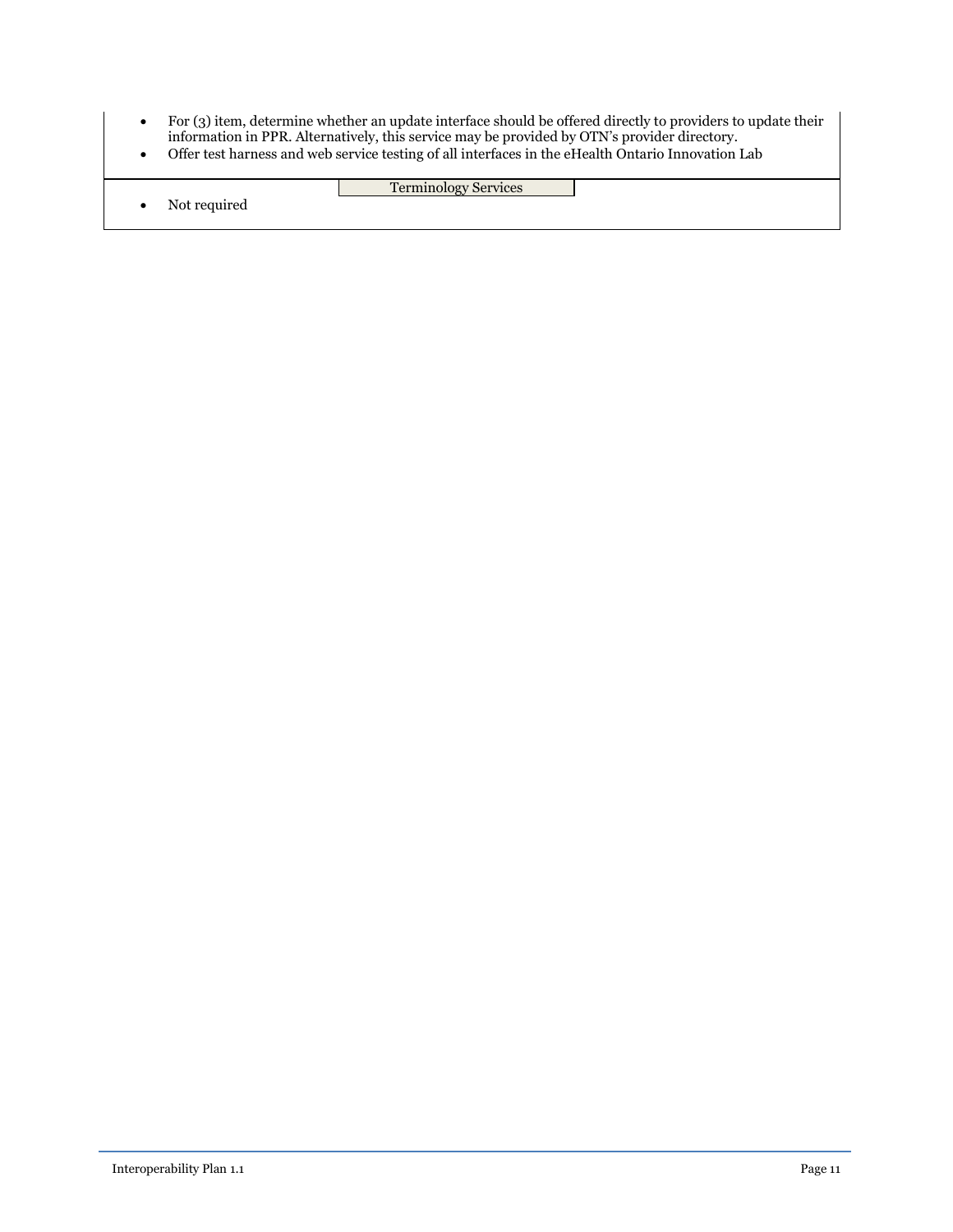# **Consent Management**

| <b>Summary of Consent Management Connectivity</b>                                                                                                                                                                                                                                                                                                                                                                                                                                                                                                                                                                                                                                                                                                                                                                                                                                                                                                                                                                                                                                                          |                                                                                                                                                                                                                                                                                                                                                                                                                                                                                                                                                                                                                                                                                                                                                                                                                                                                                                                                                   |  |
|------------------------------------------------------------------------------------------------------------------------------------------------------------------------------------------------------------------------------------------------------------------------------------------------------------------------------------------------------------------------------------------------------------------------------------------------------------------------------------------------------------------------------------------------------------------------------------------------------------------------------------------------------------------------------------------------------------------------------------------------------------------------------------------------------------------------------------------------------------------------------------------------------------------------------------------------------------------------------------------------------------------------------------------------------------------------------------------------------------|---------------------------------------------------------------------------------------------------------------------------------------------------------------------------------------------------------------------------------------------------------------------------------------------------------------------------------------------------------------------------------------------------------------------------------------------------------------------------------------------------------------------------------------------------------------------------------------------------------------------------------------------------------------------------------------------------------------------------------------------------------------------------------------------------------------------------------------------------------------------------------------------------------------------------------------------------|--|
| <b>Current State</b>                                                                                                                                                                                                                                                                                                                                                                                                                                                                                                                                                                                                                                                                                                                                                                                                                                                                                                                                                                                                                                                                                       | <b>Future State</b>                                                                                                                                                                                                                                                                                                                                                                                                                                                                                                                                                                                                                                                                                                                                                                                                                                                                                                                               |  |
| Consent directives are submitted to eHealth<br>$\bullet$<br>Ontario through mail, fax or OneMail for DI<br>Common Service, and acCDR; the forms are<br>available for downloading from eHealth<br>Ontario's official website; eHealth Ontario's<br>privacy office staff is available via phone and<br>email for assistance to complete the form<br>The patient contacts the Health Information<br>$\bullet$<br>Custodian's privacy office if s/he wants to block<br>access to his/her PHI records<br>Provincial DI Common Service is the first EHR<br>$\bullet$<br>service to use CMTA to manage individual's<br>consent directives in a fully integrated manner,<br>using a proprietary interface. The primary care<br>CDR (pcCDR) proof of concept that is underway<br>is also using this interface<br>DHDR is using CMTA's PubSub queue to obtain<br>$\bullet$<br>a list of consent directives for local use<br>The ConnectingOntario solution has a local<br>$\bullet$<br>consent management service that is integrated<br>with the viewer using the pan-Canadian HL7 v3<br>consent management standard | When a patient is selected within any of the<br>$\bullet$<br>portals or viewers in the list below, it will trigger<br>a HIAL orchestration to query CMTA to search<br>for a consent directive. This will determine<br>whether clinical data may be displayed. Each of<br>these portals/viewers will need to have the<br>capability to submit a HL7 FHIR consent<br>override to CMTA<br>Consent override service used by:<br><b>CCT</b><br>$\bullet$<br>ConnectingOntario Clinical Data Viewer<br>$\bullet$<br>ClinicalConnect™ Viewer<br>$\bullet$<br>DI Viewer<br>$\bullet$<br><b>DHDR</b><br>$\bullet$<br><b>Emergency Neuro Image Transfer System</b><br>$\bullet$<br>(ENITS)<br>Ontario Laboratories Information System<br>(OLIS)<br>Point of Service Systems (e.g. such as hospital<br>$\bullet$<br>information systems, primary care EMRs)<br><b>CHRIS</b><br>$\bullet$<br>Wait Time Information System (WTIS)<br>$\bullet$<br><b>SHIIP</b> |  |
| Transition                                                                                                                                                                                                                                                                                                                                                                                                                                                                                                                                                                                                                                                                                                                                                                                                                                                                                                                                                                                                                                                                                                 |                                                                                                                                                                                                                                                                                                                                                                                                                                                                                                                                                                                                                                                                                                                                                                                                                                                                                                                                                   |  |
| Develop FHIR-based consent validation and override services<br>٠<br>Create a HIAL orchestration that will query CMTA when patient information is submitted by a viewing<br>$\bullet$<br>system (this will not utilize the standard as it is 'behind the HIAL')<br>Pub/sub web services will be used to integrate with assets behind the HIAL integrations, such as OLIS,<br>$\bullet$<br>rather than the standards-based interface<br>Point of service consent management systems are synchronized with CMTA through a standards-based<br>$\bullet$<br>subscription and notification mechanism<br>Determine whether a standards-based API should be published to enable patients to self-manage consent<br>$\bullet$<br>policies via an app<br>Offer test harness and web service testing of all interfaces in the eHealth Ontario Innovation Lab<br>$\bullet$                                                                                                                                                                                                                                             |                                                                                                                                                                                                                                                                                                                                                                                                                                                                                                                                                                                                                                                                                                                                                                                                                                                                                                                                                   |  |
|                                                                                                                                                                                                                                                                                                                                                                                                                                                                                                                                                                                                                                                                                                                                                                                                                                                                                                                                                                                                                                                                                                            | <b>Terminology Services</b>                                                                                                                                                                                                                                                                                                                                                                                                                                                                                                                                                                                                                                                                                                                                                                                                                                                                                                                       |  |
| Not required                                                                                                                                                                                                                                                                                                                                                                                                                                                                                                                                                                                                                                                                                                                                                                                                                                                                                                                                                                                                                                                                                               |                                                                                                                                                                                                                                                                                                                                                                                                                                                                                                                                                                                                                                                                                                                                                                                                                                                                                                                                                   |  |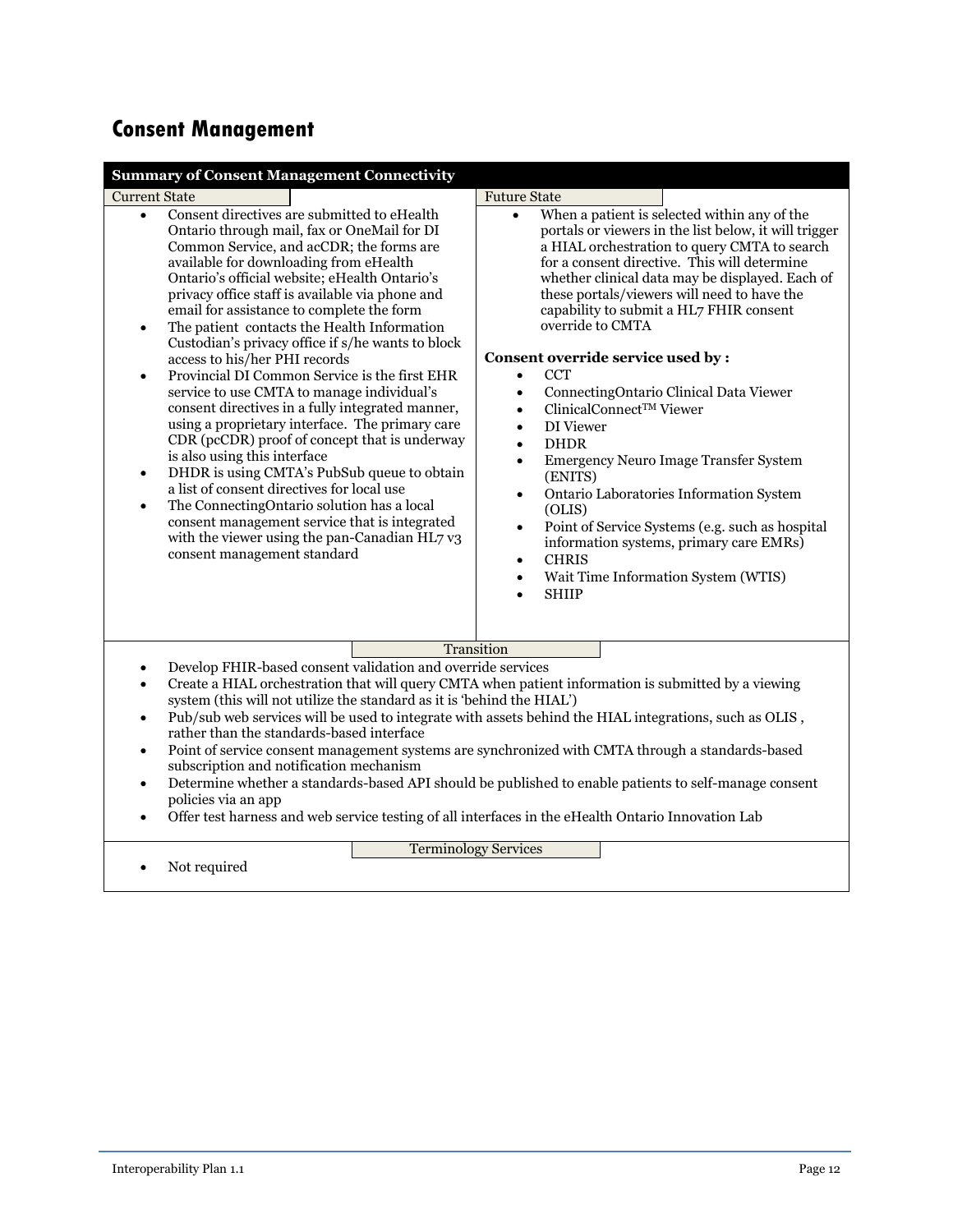# <span id="page-13-0"></span>**Laboratory**

| <b>Summary of Laboratory Connectivity</b>                                                                                                                                                                                                                                                                                                                                                                                                                                                                                                                                                                                                                                                                                                                                                                                                                                                                                                                                                                                                                                                                                                                                                                                                                                                                    |                                                                                                                                                                                                                                                                                                                                                                                                                                                                                                                                                                                                                                                                                                                                                                                                                                                                                                                                                                                                                                                 |  |
|--------------------------------------------------------------------------------------------------------------------------------------------------------------------------------------------------------------------------------------------------------------------------------------------------------------------------------------------------------------------------------------------------------------------------------------------------------------------------------------------------------------------------------------------------------------------------------------------------------------------------------------------------------------------------------------------------------------------------------------------------------------------------------------------------------------------------------------------------------------------------------------------------------------------------------------------------------------------------------------------------------------------------------------------------------------------------------------------------------------------------------------------------------------------------------------------------------------------------------------------------------------------------------------------------------------|-------------------------------------------------------------------------------------------------------------------------------------------------------------------------------------------------------------------------------------------------------------------------------------------------------------------------------------------------------------------------------------------------------------------------------------------------------------------------------------------------------------------------------------------------------------------------------------------------------------------------------------------------------------------------------------------------------------------------------------------------------------------------------------------------------------------------------------------------------------------------------------------------------------------------------------------------------------------------------------------------------------------------------------------------|--|
| <b>Current State</b>                                                                                                                                                                                                                                                                                                                                                                                                                                                                                                                                                                                                                                                                                                                                                                                                                                                                                                                                                                                                                                                                                                                                                                                                                                                                                         | <b>Future State</b>                                                                                                                                                                                                                                                                                                                                                                                                                                                                                                                                                                                                                                                                                                                                                                                                                                                                                                                                                                                                                             |  |
| Standards-based interfaces supported:<br>HL7 v2 data contribution: OLIS has been<br>$\bullet$<br>connected to all major community and public<br>health labs, most hospital labs, and continues to<br>grow using the HL7 v2 standard<br>HL7 v2 data consumption: OLIS data is<br>$\bullet$<br>accessible from the ConnectingOntario Clinical<br>Data Viewer, ClinicalConnect <sup>TM</sup> Viewer and<br>eCHN, as well as the Patient Lab Results (OLIS)<br>Portlet. As well, in partnership with<br>OntarioMD, eHealth Ontario certified 11<br>electronic medical record (EMR) vendors for<br>access to OLIS data for clinical use. Over 10,000<br>clinicians are successfully connected to OLIS<br>through an EMR. Finally, the first hospital HIS<br>direct integration with OLIS has been<br>implemented in 2017<br>Terminology services: also utilizes the pan-<br>$\bullet$<br>Canadian LOINC Observation Code Database<br>(pCLOCD) terminology standards to normalize<br>the test names and results and SNOMED CT for<br>microorganisms<br>OLIS uses its own client and provider registries<br>$\bullet$<br>and security and privacy controls<br>Innovation lab offers web services and test<br>$\bullet$<br>harness for HL v2 OLIS submit and query. A<br>FHIR-based practitioner query is also being | Expand contribution of lab reports from<br>$\bullet$<br>hospital, community, and public labs that are<br>sent to OLIS using the HL7 v2 standard.<br>All lab reports from hospital, community, and<br>$\bullet$<br>public labs stored in OLIS are available to<br>providers and patients through various channels<br>via HL7 v2. FHIR-based query services are<br>being added<br>OLIS will be integrated with PCR, PPR and<br>$\bullet$<br>CMTA via the HIAL<br><b>Bidirectional integration with:</b><br>Point of Service Systems (e.g. hospitals and<br>$\bullet$<br>private laboratories, EMRs) (1)<br>Data consumption by:<br>ConnectingOntario Clinical Data Viewer<br>$\bullet$<br>ClinicalConnect™ Viewer<br>$\bullet$<br>Cancer Care Ontario's Integrated Cancer<br>$\bullet$<br>Screening (ICS)/InScreen (1)<br>Patient Lab Results (OLIS) Portlet<br>$\bullet$<br>Consumer portals (e.g. MyChart) (1)<br>$\bullet$<br>SHIIP(1)<br>$\bullet$<br>Consumer mobile applications (e.g. No<br>$\bullet$<br>Evidence of Disease (NED), Medly) |  |
| released in the near future                                                                                                                                                                                                                                                                                                                                                                                                                                                                                                                                                                                                                                                                                                                                                                                                                                                                                                                                                                                                                                                                                                                                                                                                                                                                                  |                                                                                                                                                                                                                                                                                                                                                                                                                                                                                                                                                                                                                                                                                                                                                                                                                                                                                                                                                                                                                                                 |  |
| Transition<br>For data consumption by (1) systems, determine if stakeholders prefer HL7 v2 or FHIR to consume OLIS<br>$\bullet$<br>data<br>Develop FHIR interface for OLIS query and data retrieval based on stakeholder demand)<br>$\bullet$<br>Perform re-conformance testing for labs already contributing to OLIS to ensure that only those results that<br>$\bullet$<br>were agreed to contractually will be exclude from the repository<br>Connect OLIS' local client, provider and consent registries to the provincial assets<br>$\bullet$<br>Offer test harness and web service testing of all interfaces in the eHealth Ontario Innovation Lab<br>$\bullet$                                                                                                                                                                                                                                                                                                                                                                                                                                                                                                                                                                                                                                        |                                                                                                                                                                                                                                                                                                                                                                                                                                                                                                                                                                                                                                                                                                                                                                                                                                                                                                                                                                                                                                                 |  |
| <b>Terminology Services</b><br>Test requests names<br>Test results<br>$\bullet$                                                                                                                                                                                                                                                                                                                                                                                                                                                                                                                                                                                                                                                                                                                                                                                                                                                                                                                                                                                                                                                                                                                                                                                                                              |                                                                                                                                                                                                                                                                                                                                                                                                                                                                                                                                                                                                                                                                                                                                                                                                                                                                                                                                                                                                                                                 |  |

- <span id="page-13-1"></span>Microorganisms
- Test-Result and matching pairs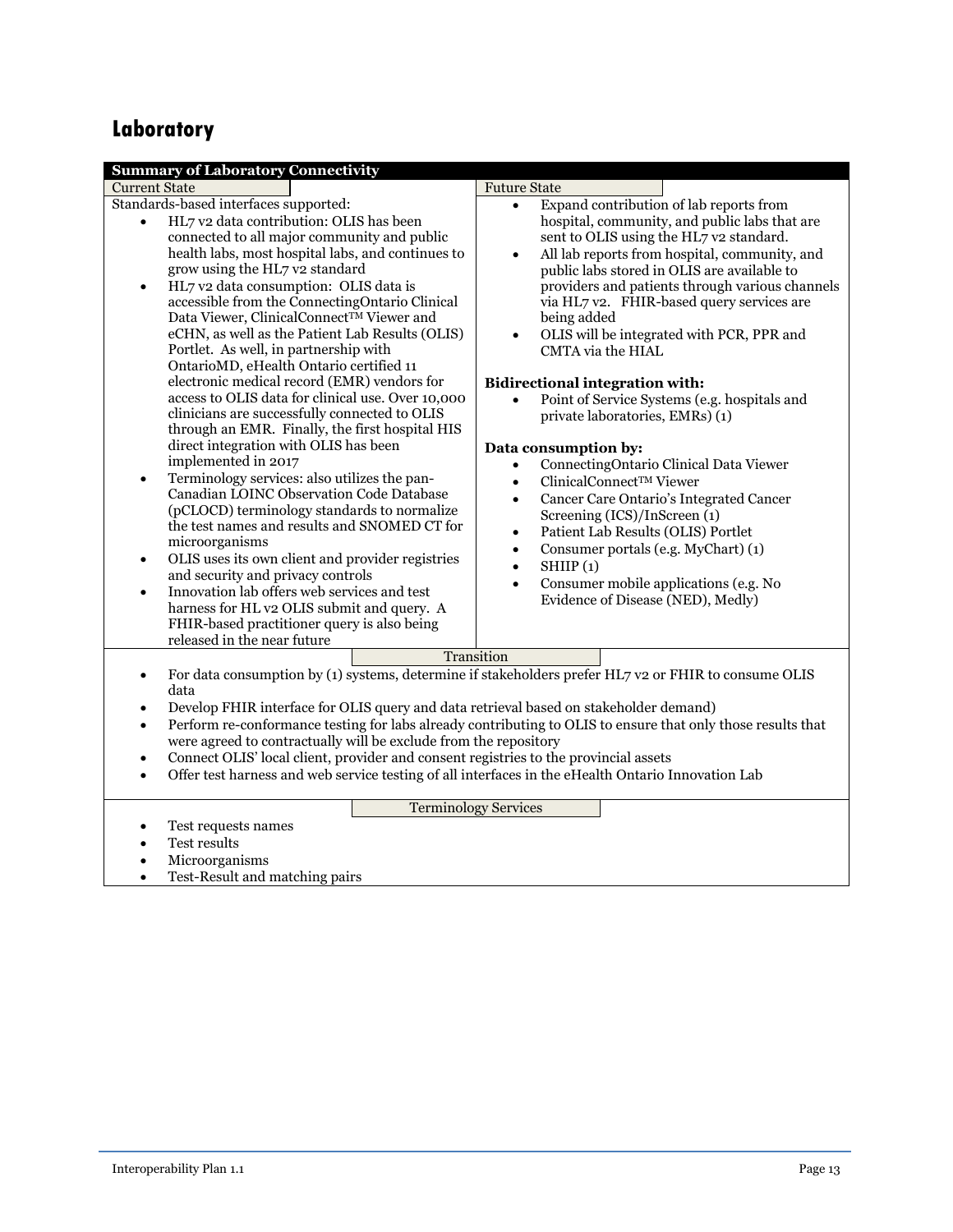### <span id="page-14-0"></span>**Medication**

| <b>Summary of Medication Connectivity</b>                                                                                                                                                                                                                                                                                                                                                                                                                                                                                                                                                                                                                                                                                                                                                                                                                                                                                                                                                                                                                                                                                                  |                                                                                                                                                                                                                                                                                                                                                                                                                                                                                                                                                                                                                                                                                                                                                                                                                                                                                                        |  |
|--------------------------------------------------------------------------------------------------------------------------------------------------------------------------------------------------------------------------------------------------------------------------------------------------------------------------------------------------------------------------------------------------------------------------------------------------------------------------------------------------------------------------------------------------------------------------------------------------------------------------------------------------------------------------------------------------------------------------------------------------------------------------------------------------------------------------------------------------------------------------------------------------------------------------------------------------------------------------------------------------------------------------------------------------------------------------------------------------------------------------------------------|--------------------------------------------------------------------------------------------------------------------------------------------------------------------------------------------------------------------------------------------------------------------------------------------------------------------------------------------------------------------------------------------------------------------------------------------------------------------------------------------------------------------------------------------------------------------------------------------------------------------------------------------------------------------------------------------------------------------------------------------------------------------------------------------------------------------------------------------------------------------------------------------------------|--|
| <b>Current State</b>                                                                                                                                                                                                                                                                                                                                                                                                                                                                                                                                                                                                                                                                                                                                                                                                                                                                                                                                                                                                                                                                                                                       | <b>Future State</b>                                                                                                                                                                                                                                                                                                                                                                                                                                                                                                                                                                                                                                                                                                                                                                                                                                                                                    |  |
| DHDR currently contains Ontario Drug Benefit<br>$\bullet$<br>(ODB), Narcotics Monitoring System (NMS)<br>and pharmacy service data representing<br>approximately 70% of all dispensed medications<br>in Ontario<br>Medication information is currently available at<br>$\bullet$<br>146 care delivery sites through the<br>ConnectingOntario Clinical Data Viewer and 75<br>via the ClinicalConnect™ viewer<br>As well, 245 care delivery sites (including<br>$\bullet$<br>community health centres) access medication<br>information through ONE Portal's Drug Profile<br>Viewer (DPV). A proprietary approach is used<br>by DPV for retrieving the data<br>Standards-based interfaces supported:<br>HL7 v3 data contribution: Electronic claims are<br>$\bullet$<br>submitted by several regional cancer centres to<br>Cancer Care Ontario's New Drug Funding<br>Program (NDFP) using the HL7 v3 NeCST pan-<br>Canadian standard<br>FHIR STU 3 data consumption:<br>$\bullet$<br>ConnectingOntario Clinical Data Viewer and<br>ClinicalConnect™ Viewer access DHDR via a<br>FHIR query that is based on the FHIR STU 3<br><b>May2016</b> | Medication claim information (all people, all<br>$\bullet$<br>drugs) is available for consumption through<br>HL7 FHIR services<br>Primary care providers send prescriptions<br>$\bullet$<br>electronically to pharmacies (e.g. via Canada<br>Health Infoway's PrescribeIT) and to DHDR<br>using HL7 FHIR<br><b>Bidirectional integration with:</b><br>Point of Service Systems (e.g. EMRs, pharmacy<br>systems, medication reconciliation applications)<br>Data contribution from;<br>Health Network System (HNS)<br>$\bullet$<br>Narcotics Monitoring System (NMS)<br>$\bullet$<br>NDFP eClaims<br>$\bullet$<br><b>Pharmacy Acquirer Host Solutions</b><br>$\bullet$<br>Data consumption by:<br>ConnectingOntario Clinical Data Viewer<br>$\bullet$<br>ClinicalConnect™ Viewer<br>$\bullet$<br>Consumer portals (e.g. MyChart)<br>$\bullet$<br><b>SHIIP</b><br>$\bullet$<br><b>CHRIS</b><br>$\bullet$ |  |
|                                                                                                                                                                                                                                                                                                                                                                                                                                                                                                                                                                                                                                                                                                                                                                                                                                                                                                                                                                                                                                                                                                                                            |                                                                                                                                                                                                                                                                                                                                                                                                                                                                                                                                                                                                                                                                                                                                                                                                                                                                                                        |  |
| Transition<br>Create a FHIR-based interface (aligned to Canada Health Infoway's PrescribeIT initiative) for submitting<br>٠<br>prescriptions to DHDR<br>Include insured medications records for all eligible Ontarians 24 years old and under to support government<br>$\bullet$<br>legislation change<br>Investigate direct consumption of DHDR by HIS' and EMRs<br>$\bullet$<br>Create a FHIR-based interface for the submission of approved NDFP claims to the DHDR<br>$\bullet$                                                                                                                                                                                                                                                                                                                                                                                                                                                                                                                                                                                                                                                        |                                                                                                                                                                                                                                                                                                                                                                                                                                                                                                                                                                                                                                                                                                                                                                                                                                                                                                        |  |
| Offer test harness and web service testing of all interfaces in the eHealth Ontario Innovation Lab<br>$\bullet$                                                                                                                                                                                                                                                                                                                                                                                                                                                                                                                                                                                                                                                                                                                                                                                                                                                                                                                                                                                                                            |                                                                                                                                                                                                                                                                                                                                                                                                                                                                                                                                                                                                                                                                                                                                                                                                                                                                                                        |  |
| <b>Terminology Services</b><br>$\tau$ $c$<br>$\mathcal{L}$ $\mathcal{L}$<br>$\mathbf{r}$ $\mathbf{r}$ $\mathbf{r}$ $\mathbf{r}$ $\mathbf{r}$<br>$(T0 T0 T1 T1 T1 T2 T3 T4 T5 T6 T7$<br>$\mathbf{1} \cdot \mathbf{2} \cdot \mathbf{3}$<br>$\cdots$<br>$\cdot$ $\cdot$ $\cdot$                                                                                                                                                                                                                                                                                                                                                                                                                                                                                                                                                                                                                                                                                                                                                                                                                                                               |                                                                                                                                                                                                                                                                                                                                                                                                                                                                                                                                                                                                                                                                                                                                                                                                                                                                                                        |  |

Translate Ontario-specific Drug Information Number (DIN-PIN) (outbound) into recognized drug names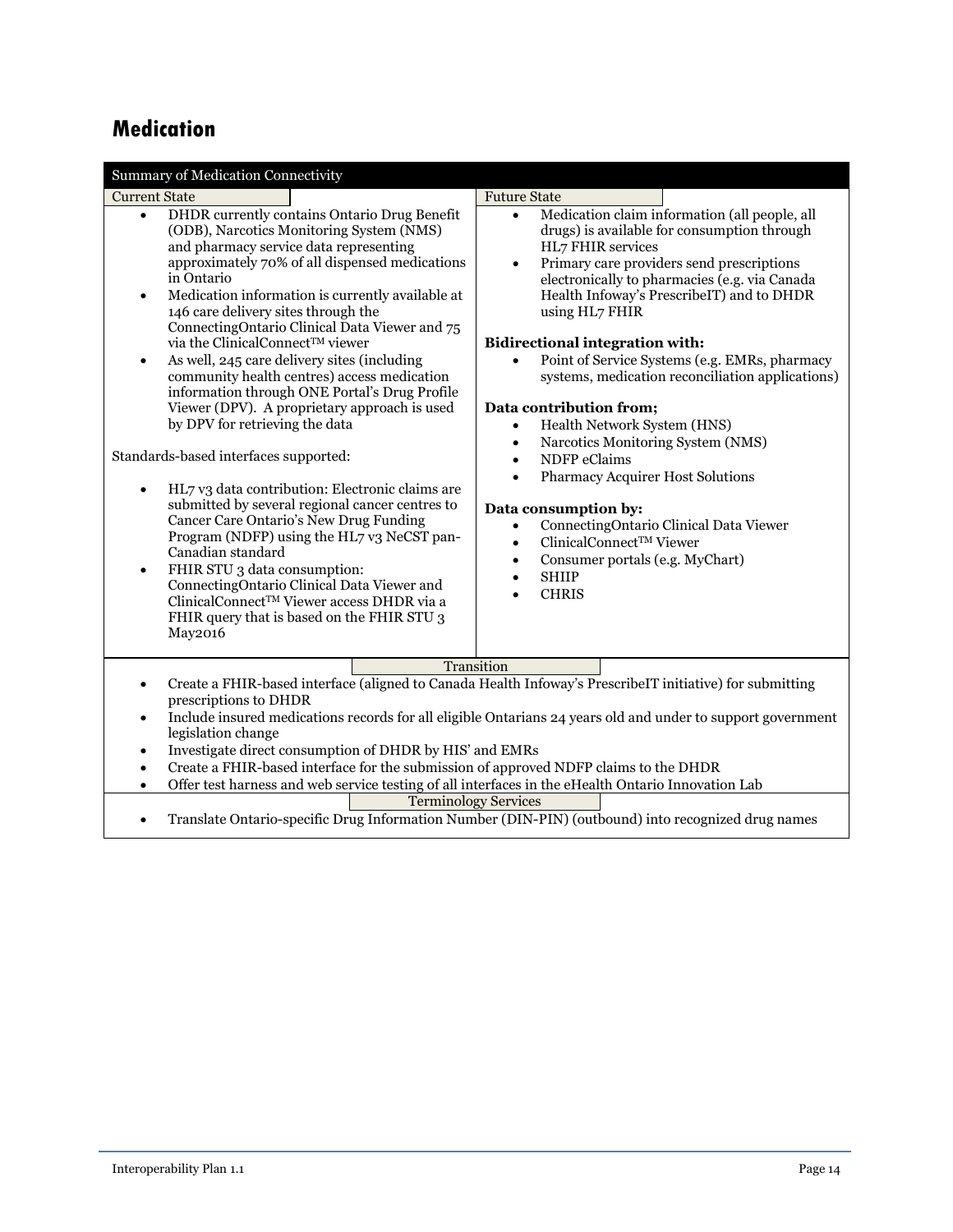#### <span id="page-15-0"></span>**Immunization**

| Summary of Immunization Connectivity                                                                                                                                                                                                                                                                                                                                                                                                                                                                                                                                                                                                                                                                                                                    |                                                                                                                                                                                                                                                                                                                                                                                                                                                                                                                                                                                                                                                                                                          |
|---------------------------------------------------------------------------------------------------------------------------------------------------------------------------------------------------------------------------------------------------------------------------------------------------------------------------------------------------------------------------------------------------------------------------------------------------------------------------------------------------------------------------------------------------------------------------------------------------------------------------------------------------------------------------------------------------------------------------------------------------------|----------------------------------------------------------------------------------------------------------------------------------------------------------------------------------------------------------------------------------------------------------------------------------------------------------------------------------------------------------------------------------------------------------------------------------------------------------------------------------------------------------------------------------------------------------------------------------------------------------------------------------------------------------------------------------------------------------|
| <b>Current State</b>                                                                                                                                                                                                                                                                                                                                                                                                                                                                                                                                                                                                                                                                                                                                    | <b>Future State</b>                                                                                                                                                                                                                                                                                                                                                                                                                                                                                                                                                                                                                                                                                      |
| Immunization information for Ontarians is<br>$\bullet$<br>housed in the provincial Digital Health<br>Immunization Repository (DHIR). Public Health<br>Units (PHUs) are the health information<br>custodians of the data in the DHIR and access the<br>DHIR through Panorama7.<br>Immunization records are also stored in the<br>$\bullet$<br>digital systems of healthcare providers who<br>administer vaccines (e.g., primary care providers,<br>pharmacists), some Public Health Units' EMRs,<br>and on paper Yellow Cards.<br>PHUs may receive immunization records<br>$\bullet$<br>electronically from external sources. PHUs<br>validate these immunization records in Public<br>Health Information Exchange (PHIX) before<br>adding them to DHIR. | A provincial immunization system where<br>$\bullet$<br>individuals, health care providers, and public<br>health all have real-time access to the same<br>immunization information, including clinical<br>decision support in interpreting the provincial<br>immunization schedule.<br>Rollout of the DHIR service for electronic<br>$\bullet$<br>submission and retrieval of immunization records<br>by the public users through HL7 FHIR R3 services<br>to all PHUs in Ontario.<br>Creation of a DHIR service for health care<br>$\bullet$<br>providers to electronically submit and retrieve<br>immunization records using ICON or directly<br>from their EMR systems through HL7 FHIR R3<br>services. |
| A limited production release of the Immunization<br>$\bullet$<br>Connect ONtario (ICON) web interface enables<br>Ontario residents to electronically submit and<br>retrieve their immunization records to and from<br>the centralized DHIR through HL7 FHIR services.<br>ICON is currently available to residents of Grey<br>Bruce, Northwestern, Hamilton, and Kingston<br>PHU <sub>s</sub> .                                                                                                                                                                                                                                                                                                                                                          | <b>Bidirectional integration with:</b><br>Point of Service Systems (e.g., Primary care<br>$\bullet$<br>EMR <sub>s</sub> )<br>Consumer mobile applications (e.g.,<br>$\bullet$<br>CANImmunize)<br><b>BORN</b><br>$\bullet$<br><b>ICON</b>                                                                                                                                                                                                                                                                                                                                                                                                                                                                 |
| Standards-based interfaces supported:<br>FHIR data contribution: FHIR (STU 3 Candidate<br>$\bullet$<br>May 2016 version) for immunization records<br>submission.<br>FHIR data consumption: FHIR (STU 3 Candidate<br>$\bullet$<br>May 2016 version) for immunization records and<br>immunization forecasts/recommendation<br>retrieval (virtual yellow card).                                                                                                                                                                                                                                                                                                                                                                                            | Data contribution from:<br><b>PHU EMRs and Portals</b><br>$\bullet$<br>Pharmacy management systems<br>$\bullet$<br><b>DHDR</b><br>$\bullet$<br>Data consumption by:<br>ConnectingOntario Clinical Data Viewer<br>$\bullet$<br>ClinicalConnect™ Viewer<br>$\bullet$<br>Consumer portals (e.g. MyChart)<br>$\bullet$                                                                                                                                                                                                                                                                                                                                                                                       |
| Transition<br>Update the FHIR-based interface to meet new business requirements and to align to HL7 FHIR R3 for<br>$\bullet$<br>retrieving and submitting immunizations to/from DHIR<br>Investigate direct integration of DHIR with PCR, PPR, CMTA<br>$\bullet$<br>Work with PHAC (Public Health Agency of Canada) to create Canadian Vaccine Catalogue, replacing old VIDS<br>$\bullet$<br>(Vaccine Identification Database) system<br>Offer test harness and web service testing of all interfaces in the eHealth Ontario Innovation Lab<br>$\bullet$<br><b>Terminology Services</b>                                                                                                                                                                  |                                                                                                                                                                                                                                                                                                                                                                                                                                                                                                                                                                                                                                                                                                          |

Terminology Services  $\mathcal{L}(\mathcal{L}^{\mathcal{L}})$  and  $\mathcal{L}^{\mathcal{L}}$ 

 7 Panorama is the 36 Public Health Units' (PHUs) interface to the provincial Digital Health Immunization Repository (DHIR), the centralized repository of immunization records of Ontario residents. Panorama is used by PHUs to manage vaccine inventories and to support the delivery of immunization coverage assessment and delivery programs. Panorama's immunization forecaster provides clinical decision support by encoding the complex logic of the provincial immunization schedule and applying it to records in the DHIR. Panorama is licensed from IBM and includes a series of Ontario customizations. New applications have been created by the ministry to augment the features of Panorama, namely PHIX (Public Health Information Exchange), Student Information Exchange (STIX), Ontario Integration Adaptor (OIA), Immunization Reconciliation Tool (IRT), Immunization Connect Ontario (ICON), and the Mobile Immunizations (m-IMMS) IOS application.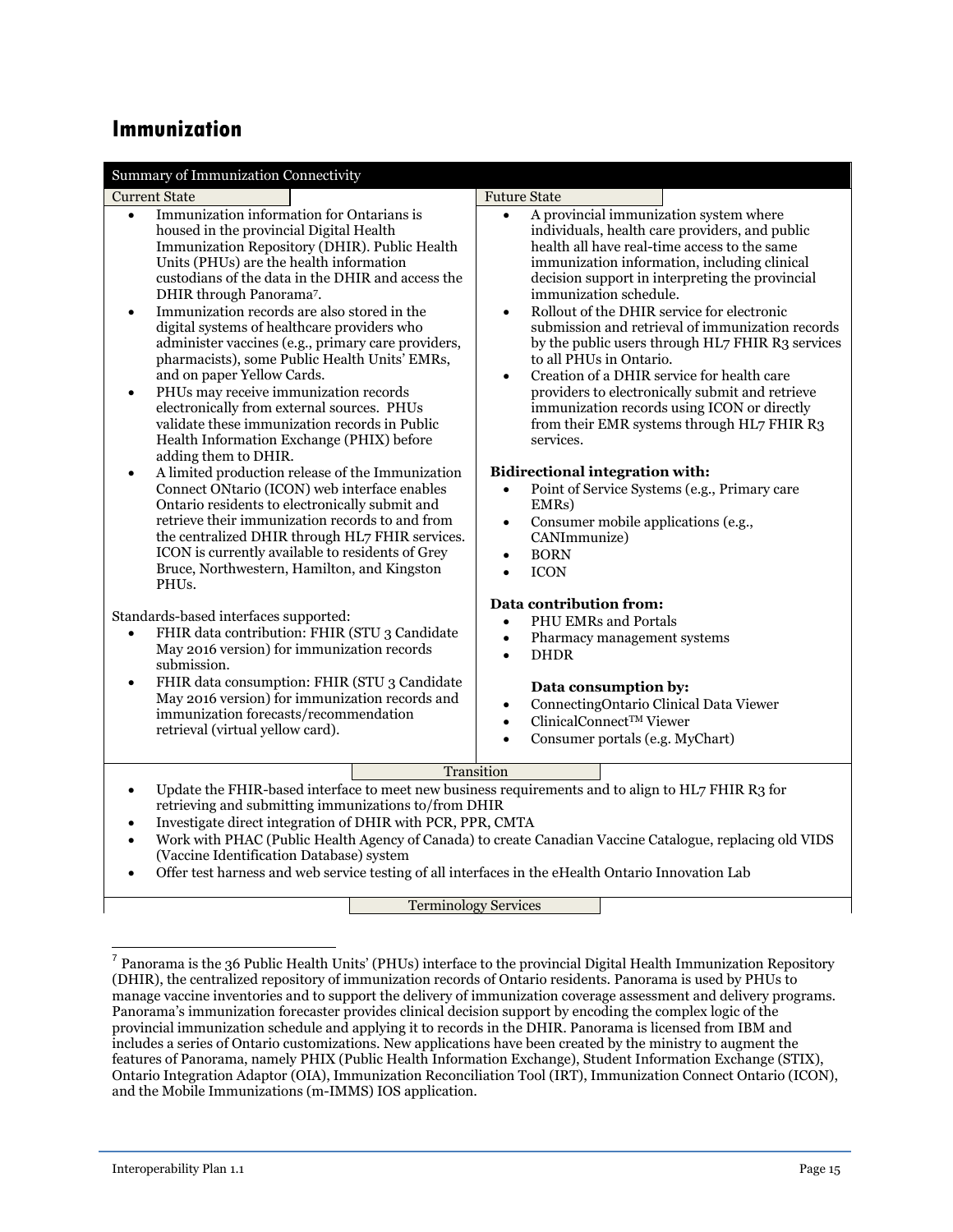- Use Canada Health Infoway's (CHI) Terminology Gateway FHIR API to manage vaccine names, immunizing agents, trade names and routes of immunization FHIR value sets based on SNOMED CT subsets.
- Canadian Vaccine Catalogue (will include SNOMED CT to GTIN mapping, enabling vaccine barcoding)
- $\bullet$  The DHIR is not currently part of the EHR as defined by O.Reg. 329/04 under the Personal Health Information Protection Act (PHIPA). MOHLTC is currently examining options for including the DHIR in the EHR.
- Milestones will be available from the DHIR project roadmap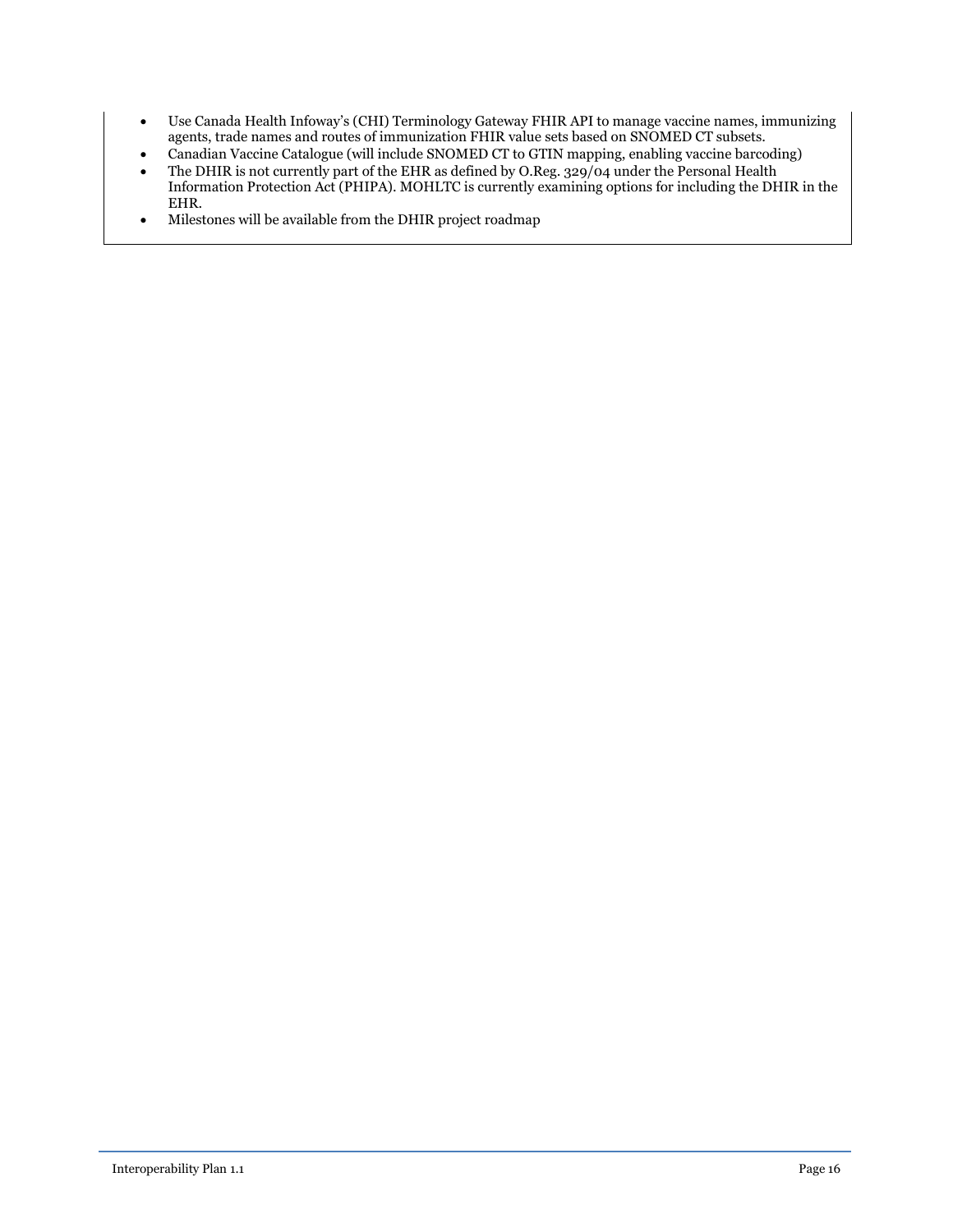# <span id="page-17-0"></span>**Diagnostic Imaging**

| <b>Summary of Diagnostic Imaging Connectivity</b>                                                                                                                                                                                                                                                                                                                                                                                                                                                                                                                                                                                                                                                                                                                                                                         |            |                                                                                                                                                                                                                                                 |                                                                                                                                                                                                                                                                                                                                                                                                                                                                                                                                                                                                                                                                                                                                                                       |
|---------------------------------------------------------------------------------------------------------------------------------------------------------------------------------------------------------------------------------------------------------------------------------------------------------------------------------------------------------------------------------------------------------------------------------------------------------------------------------------------------------------------------------------------------------------------------------------------------------------------------------------------------------------------------------------------------------------------------------------------------------------------------------------------------------------------------|------------|-------------------------------------------------------------------------------------------------------------------------------------------------------------------------------------------------------------------------------------------------|-----------------------------------------------------------------------------------------------------------------------------------------------------------------------------------------------------------------------------------------------------------------------------------------------------------------------------------------------------------------------------------------------------------------------------------------------------------------------------------------------------------------------------------------------------------------------------------------------------------------------------------------------------------------------------------------------------------------------------------------------------------------------|
| <b>Current State</b><br>The IHE XDS-I profile is the standards-based method<br>that enables:<br>DI reports and image manifests are published to<br>$\bullet$<br>the provincial XDS repository (DI Common<br>Service) from all four DI-rs<br>Access to provincial DI reports is available via<br>$\bullet$<br>ONE Portal; onboarding of providers is ongoing<br>Access to regional DI reports and images is available<br>through regional connecting project viewers<br>(ClinicalConnect™, ConnectingOntario Clinical Data<br>Viewer) and DI-r provided viewers using proprietary<br>methods<br>Regional foreign exam management (FEM)<br>$\bullet$<br>capability is available for a limited subset of<br>hospitals<br>Hospitals send head scans to ENITS where they<br>$\bullet$<br>are accessed by on-call neurosurgeons |            | <b>Future State</b><br>a stakeholder demand for it.<br>management [FEM]) with:<br>$\bullet$<br>Data contribution from;<br>rs)<br>Data consumption by:<br>$\bullet$<br>$\bullet$<br>$\bullet$<br>DI Viewer<br>$\bullet$<br>$\bullet$<br>SHIIP(1) | Provincial DI reports and images are available to<br>providers and clients through multiple access channels<br>including ONE Portal and the regional connecting project<br>viewers using IHE XDS-I. FHIR-based Mobile Access to<br>Health Documents (MHD) profile will be added if there is<br>Bidirectional integration (including foreign exam<br>Point of Service Systems (e.g. Independent<br>Health Facilities, hospital-based radiology<br>Picture Archiving And Communications System<br>(PACS) systems, EMRs) (1)<br>Regional Diagnostic Imaging Repositories (DI-<br>ConnectingOntario Clinical Data Viewer (1)<br>ClinicalConnect™ Viewer<br>Cancer Care Ontario's Integrated Cancer<br>Screening (ICS)/InScreen (1)<br>Consumer portals (e.g. MyChart) (1) |
| $\bullet$                                                                                                                                                                                                                                                                                                                                                                                                                                                                                                                                                                                                                                                                                                                                                                                                                 | Transition |                                                                                                                                                                                                                                                 |                                                                                                                                                                                                                                                                                                                                                                                                                                                                                                                                                                                                                                                                                                                                                                       |
| For (1) items, determine whether they will prefer to consume XDS-I or FHIR based query interfaces<br>FHIR-based XDS contribution and consumption of DI reports. Investigate if this will be enabled by the DI<br>$\bullet$<br>Repository product natively (e.g. through product enhancements and/or upgrades)<br>Offer test harness and web service testing of all interfaces in the eHealth Ontario Innovation Lab                                                                                                                                                                                                                                                                                                                                                                                                       |            |                                                                                                                                                                                                                                                 |                                                                                                                                                                                                                                                                                                                                                                                                                                                                                                                                                                                                                                                                                                                                                                       |
|                                                                                                                                                                                                                                                                                                                                                                                                                                                                                                                                                                                                                                                                                                                                                                                                                           |            | <b>Terminology Services</b>                                                                                                                                                                                                                     |                                                                                                                                                                                                                                                                                                                                                                                                                                                                                                                                                                                                                                                                                                                                                                       |

- <span id="page-17-1"></span> Normalize local DI procedure terminology (outbound) to provincial standardized terminology to facilitate consistent data representation
- Include terminology for the specialty reports (such as cardiology, ophthalmology) to be made available via the DI repository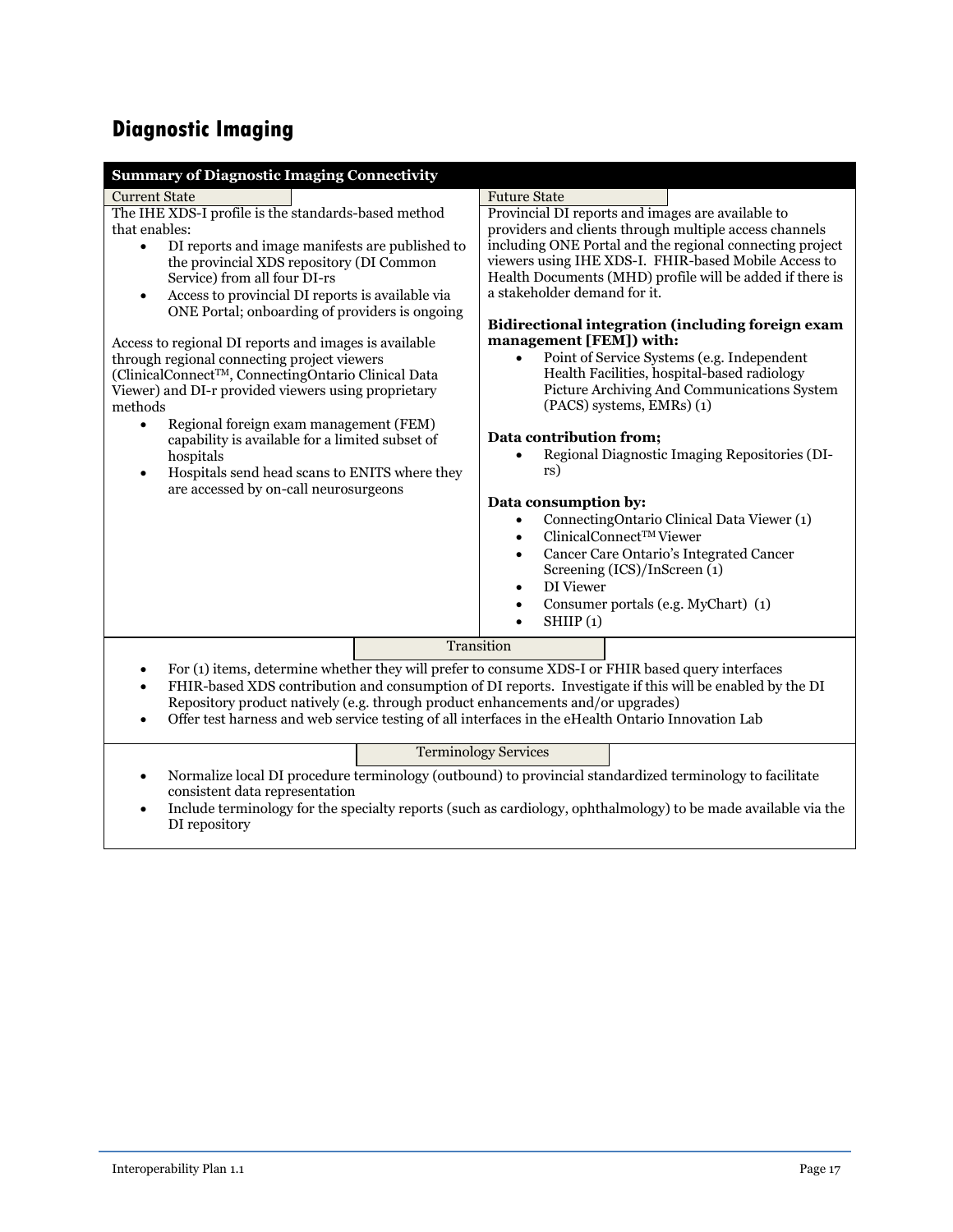# <span id="page-18-0"></span>**Clinical Data Repositories**

<span id="page-18-1"></span>

| Summary of Clinical Data Repositories                                                                                                                                                                                                                                                                                                                                                                                                                                                                                                                                                                                                                                                                                                                                                                                                                                                                                                                                                                                                                                                                                                                    |                                                                                                                                                                                                                                                                                                                                                                                                                                                                                                                                                                                                                                                                                                                                                                                                                                                                                                                                                                                          |  |  |
|----------------------------------------------------------------------------------------------------------------------------------------------------------------------------------------------------------------------------------------------------------------------------------------------------------------------------------------------------------------------------------------------------------------------------------------------------------------------------------------------------------------------------------------------------------------------------------------------------------------------------------------------------------------------------------------------------------------------------------------------------------------------------------------------------------------------------------------------------------------------------------------------------------------------------------------------------------------------------------------------------------------------------------------------------------------------------------------------------------------------------------------------------------|------------------------------------------------------------------------------------------------------------------------------------------------------------------------------------------------------------------------------------------------------------------------------------------------------------------------------------------------------------------------------------------------------------------------------------------------------------------------------------------------------------------------------------------------------------------------------------------------------------------------------------------------------------------------------------------------------------------------------------------------------------------------------------------------------------------------------------------------------------------------------------------------------------------------------------------------------------------------------------------|--|--|
| <b>Current State</b>                                                                                                                                                                                                                                                                                                                                                                                                                                                                                                                                                                                                                                                                                                                                                                                                                                                                                                                                                                                                                                                                                                                                     | <b>Future State</b>                                                                                                                                                                                                                                                                                                                                                                                                                                                                                                                                                                                                                                                                                                                                                                                                                                                                                                                                                                      |  |  |
| Standards-based interfaces supported:<br>HL7 v2 data contribution: acute and<br>community CDR (acCDR) continues to expand<br>beyond the ConnectingGTA (cGTA) early<br>adopter sites to receive data contribution from<br>hospitals and CCACs in all regions using an<br>HL7 v2 data contribution standard<br>This same standard is utilized to enable the<br>$\bullet$<br>delivery of a subset of these hospital reports to<br>OntarioMD's Health Report Manager (HRM),<br>which are then consumed by physician EMRs<br>using FTP folders. OntarioMD is developing a<br>FHIR DSTU 2-based specification for<br>independent health facilities to submit reports<br>to HRM.<br><b>IHE XDS</b> and HL7 Clinical Document<br>$\bullet$<br>Architecture (CDA) data contribution: A proof<br>of concept is in development to populate the<br>primary care CDR (pcCDR) using IHE XDS<br>and CDA from two EMR vendors<br>HL7 v3 data consumption: Patient and<br>$\bullet$<br>document queries to the acCDR solution are<br>based on pan-Canadian HL7 v3 specifications.<br>ClinicalConnect™ is developing connectivity to<br>the CDR using these specifications | HL7 v2 continues to be supported for acCDR data<br>$\bullet$<br>contribution<br>No new HL7 v3 data consumption services will be<br>$\bullet$<br>developed. Existing HL7 v3 data consumption<br>services will be supported until an alternative is<br>available<br>The pcCDR will support both IHE XDS and<br>$\bullet$<br>FHIR-based data contribution and consumption<br><b>Bidirectional integration with:</b><br>Point of Service Systems (e.g. IHFs, EMRs,<br>Hospital Information Systems, eReferral<br>Platforms) (1)<br><b>CHRIS</b><br>Data contribution from;<br>Integrated Assessment Record (IAR)<br><b>Care Coordination Tool</b><br>$\bullet$<br><b>PMMS</b><br>$\bullet$<br>Video Conferencing<br>$\bullet$<br>Data consumption by:<br>ConnectingOntario Clinical Data Viewer<br>$\bullet$<br>ClinicalConnect™ Viewer<br>$\bullet$<br>Cancer Care Ontario's Integrated Cancer<br>$\bullet$<br>Screening (ICS)/InScreen<br>Consumer portals (e.g., MyChart)<br><b>SHIIP</b> |  |  |
|                                                                                                                                                                                                                                                                                                                                                                                                                                                                                                                                                                                                                                                                                                                                                                                                                                                                                                                                                                                                                                                                                                                                                          | Transition                                                                                                                                                                                                                                                                                                                                                                                                                                                                                                                                                                                                                                                                                                                                                                                                                                                                                                                                                                               |  |  |
| For (1) items contributing to pcCDR, assess whether IHE XDS or FHIR are best suited for data contribution<br>$\bullet$<br>Enable FHIR-based contribution and consumption for both CDRs. Investigate if this will be enabled by the<br>$\bullet$<br>repository product natively (e.g. through product enhancements and/or upgrades)<br>The acCDR will need to be integrated with the XDS Registry<br>٠<br>Publish an interoperability standard for contributing to either CDR using IHE XDS or IHE MHD<br>$\bullet$<br>Harmonize report name terminology between the pcCDR, HRM and acCDR so that viewers can present<br>$\bullet$<br>them together<br>Offer test harness and web service testing of all interfaces in the eHealth Ontario Innovation Lab<br>$\bullet$                                                                                                                                                                                                                                                                                                                                                                                    |                                                                                                                                                                                                                                                                                                                                                                                                                                                                                                                                                                                                                                                                                                                                                                                                                                                                                                                                                                                          |  |  |
| <b>Terminology Services</b>                                                                                                                                                                                                                                                                                                                                                                                                                                                                                                                                                                                                                                                                                                                                                                                                                                                                                                                                                                                                                                                                                                                              |                                                                                                                                                                                                                                                                                                                                                                                                                                                                                                                                                                                                                                                                                                                                                                                                                                                                                                                                                                                          |  |  |
| Normalize local report names to provincial standardized terminology (outbound) to facilitate consistent data<br>$\bullet$<br>representation<br>Support key primary care specific value set translation (e.g. allergies, problem lists) (outbound)                                                                                                                                                                                                                                                                                                                                                                                                                                                                                                                                                                                                                                                                                                                                                                                                                                                                                                        |                                                                                                                                                                                                                                                                                                                                                                                                                                                                                                                                                                                                                                                                                                                                                                                                                                                                                                                                                                                          |  |  |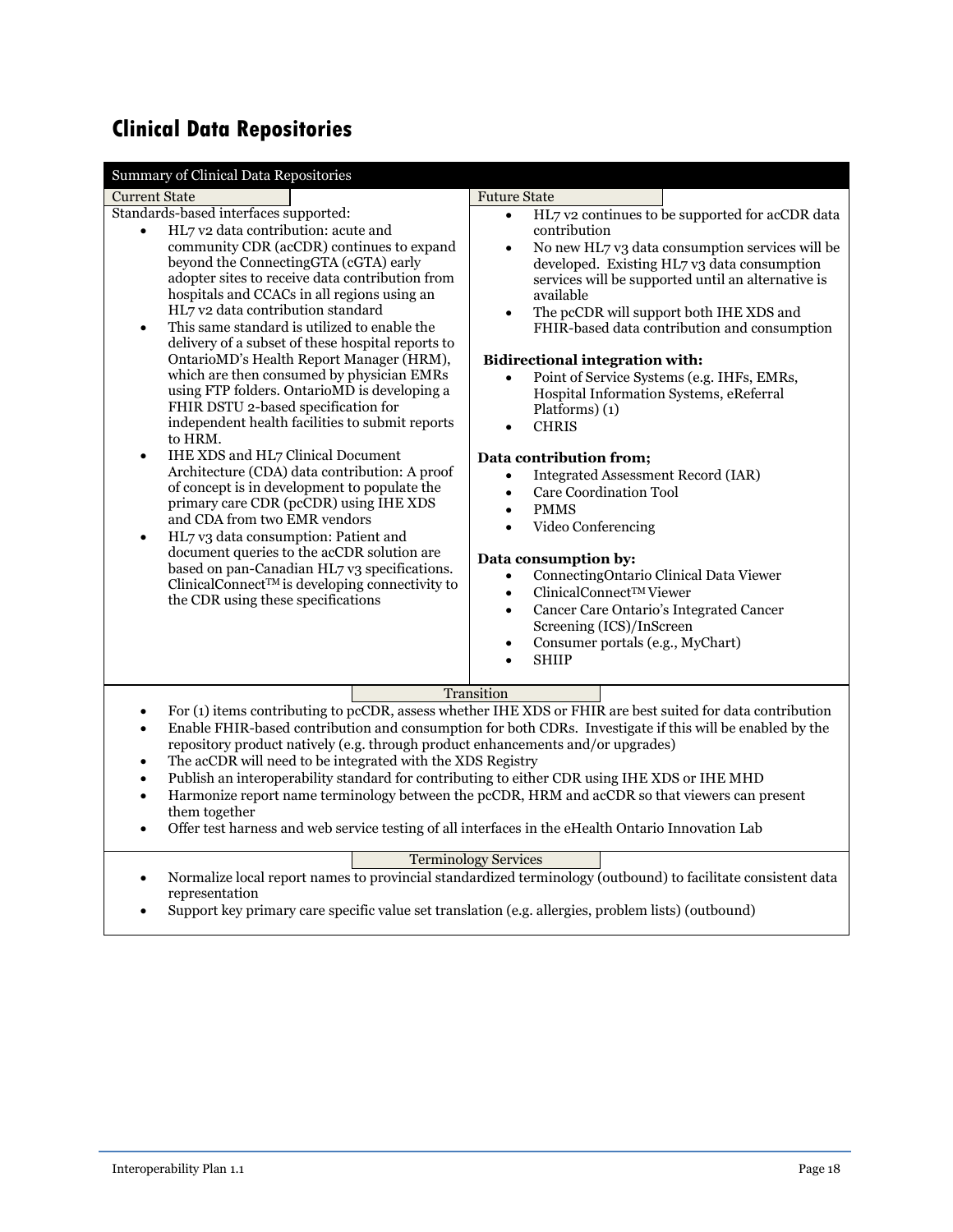# <span id="page-19-0"></span>**Provincial EHR Integration Assets**

# <span id="page-19-1"></span>**Audit**

| <b>Summary of Audit</b>                                                                                                                                                                                                                                                                                                                                                                                                                                                                                      |                                                                                                                                                                                                                                                                                                                                                                                                                                                                                                                                                                                                                                                                                                                                                                                                                                                                                                                                                                                                                                                                          |
|--------------------------------------------------------------------------------------------------------------------------------------------------------------------------------------------------------------------------------------------------------------------------------------------------------------------------------------------------------------------------------------------------------------------------------------------------------------------------------------------------------------|--------------------------------------------------------------------------------------------------------------------------------------------------------------------------------------------------------------------------------------------------------------------------------------------------------------------------------------------------------------------------------------------------------------------------------------------------------------------------------------------------------------------------------------------------------------------------------------------------------------------------------------------------------------------------------------------------------------------------------------------------------------------------------------------------------------------------------------------------------------------------------------------------------------------------------------------------------------------------------------------------------------------------------------------------------------------------|
| <b>Current State</b><br>A full privacy audit solution known as<br>$\bullet$<br>monitoring and control technology assets<br>(MCTA) is in place which uses the IHE Audit<br>Node and Authentication (ATNA) profile for<br>submission of events to the audit log. MCTA<br>currently provides monitoring, alerting and<br>reporting capability for DI Common Service,<br>OLIS and CMTA MCTA has been integrated<br>with PCR using a proprietary web service to<br>ensure accuracy in identification of a patient | <b>Future State (Proposed)</b><br>Additional line of business will be integrated with<br>$\bullet$<br>MCTA for privacy auditing utilizing the IHE ATNA<br>profile<br>Data contribution from;<br>acCDR<br>$\bullet$<br><b>Client Details Portlet</b><br>$\bullet$<br><b>Client Selector Portlet</b><br>ConnectingOntario Clinical Data Viewer<br>$\bullet$<br>ClinicalConnect™ Viewer<br>$\bullet$<br><b>DHDR</b><br>$\bullet$<br><b>CMTA</b><br>$\bullet$<br>DI Common Service<br>$\bullet$<br>Emergency Neuro Image Transfer System<br>(ENITS)<br>HPG - CHRIS Viewer<br><b>ONE ID</b><br><b>OLIS</b><br>$\bullet$<br>OntarioMD/ OTN eConsult<br>Patient Lab Results (OLIS) Portlet<br>$\bullet$<br><b>Patient Selector Portlet</b><br>$\bullet$<br>pcCDR<br>$\bullet$<br><b>PCR</b><br>$\bullet$<br>Point of Service Systems (e.g. eReferral platforms)<br>$\bullet$<br>Provider Directory Portlet<br><b>PPR</b><br>$DI-rs$<br><b>Subscription Management Service</b><br><b>CHRIS</b><br><b>WTIS</b><br><b>BORN</b><br>Consumer portals (e.g., MyChart)<br><b>SHIIP</b> |
| Transition<br>Enhance the current IHE ATNA profile to support all systems and events to be logged<br>$\bullet$<br>Update or deprecate the Healthcare Audit Event specification currently published as a Ontario eHealth<br>interoperability specification                                                                                                                                                                                                                                                    |                                                                                                                                                                                                                                                                                                                                                                                                                                                                                                                                                                                                                                                                                                                                                                                                                                                                                                                                                                                                                                                                          |
| <b>Terminology Services</b><br>Not required<br>$\bullet$                                                                                                                                                                                                                                                                                                                                                                                                                                                     |                                                                                                                                                                                                                                                                                                                                                                                                                                                                                                                                                                                                                                                                                                                                                                                                                                                                                                                                                                                                                                                                          |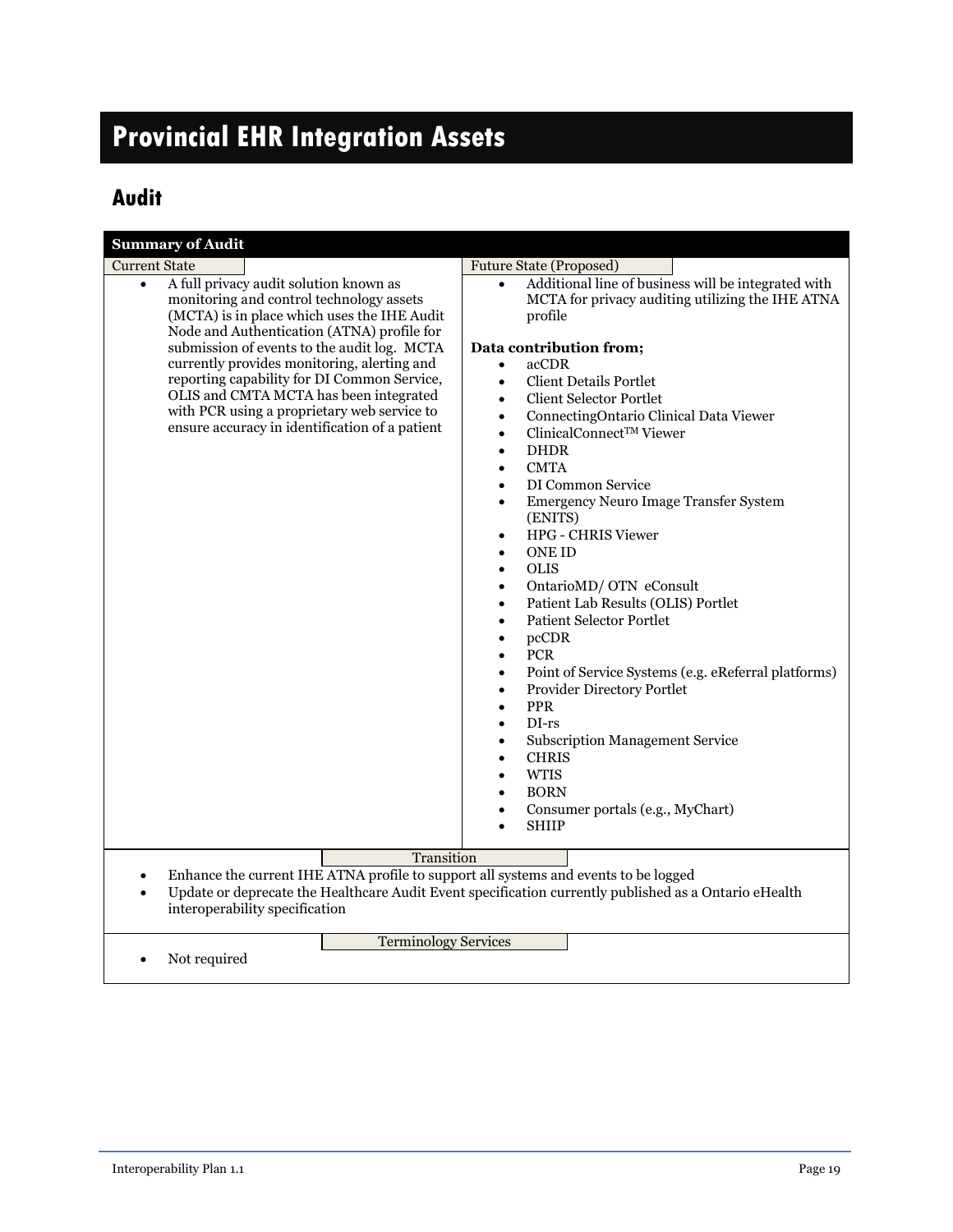# <span id="page-20-0"></span>**Subscription and Publication/Notification**

| <b>Summary of Publication and Subscription</b>                                                                                                                                                                                                                                                                                                                                                                                                                                                                                                               |                                                                                                                                                                                                                                                                                                                                                                                                                                                                                                                                                                                                                                                                                                                     |
|--------------------------------------------------------------------------------------------------------------------------------------------------------------------------------------------------------------------------------------------------------------------------------------------------------------------------------------------------------------------------------------------------------------------------------------------------------------------------------------------------------------------------------------------------------------|---------------------------------------------------------------------------------------------------------------------------------------------------------------------------------------------------------------------------------------------------------------------------------------------------------------------------------------------------------------------------------------------------------------------------------------------------------------------------------------------------------------------------------------------------------------------------------------------------------------------------------------------------------------------------------------------------------------------|
| <b>Current State</b><br>Three Pub/Sub solutions at eHealth Ontario are used<br>for different system-to-system integrations:<br>PCR Pub/Sub System is used internally to<br>$\bullet$<br>broadcast changes to a client's demographic<br>information using the pan-Canadian HL7 v3<br>standard<br>PR Pub/Sub is HL7v2-based system and used<br>$\bullet$<br>to facilitate communicating data changes in<br>PR to external subscribing systems such as<br>Panorama<br>OLIS Pub/Sub system is used externally to<br>$\bullet$<br>exchange laboratory information | <b>Future State</b><br>A consolidated Pub/Sub solution with a standard set of<br>web services will be exposed out of HIAL and available to<br>EHR consumers and contributors:<br>acCDR<br>$\bullet$<br><b>DHDR</b><br>$\bullet$<br>Cancer Care Ontario's Integrated Cancer Screening<br>$\bullet$<br>(ICS)/InScreen<br><b>OLIS</b><br>$\bullet$<br>Ontario MD HRM<br>$\bullet$<br>OntarioMD/OTN eConsult<br>$\bullet$<br>Panorama/DHIR<br>$\bullet$<br>Point of Service Systems (e.g. hospital information<br>$\bullet$<br>systems, EMRs, eReferral systems)<br><b>PCR</b><br>$\bullet$<br>pcCDR<br><b>PPR</b><br><b>Terminology Services</b><br>$\bullet$<br><b>CHRIS</b><br>$\bullet$<br><b>BORN</b><br>$\bullet$ |
| Transition<br>Determine the HIAL-based subscription and notification (pub/sub-standard(s)) that will be supported<br>٠<br>Develop and publish the web services for Pub/Sub<br>$\bullet$<br>PCR and PR Pub/Sub capability, as well as OLIS data broker functionality will be replaced with the HIAL-<br>$\bullet$<br>based subscription and notification                                                                                                                                                                                                      |                                                                                                                                                                                                                                                                                                                                                                                                                                                                                                                                                                                                                                                                                                                     |
| Not required                                                                                                                                                                                                                                                                                                                                                                                                                                                                                                                                                 | <b>Terminology Services</b>                                                                                                                                                                                                                                                                                                                                                                                                                                                                                                                                                                                                                                                                                         |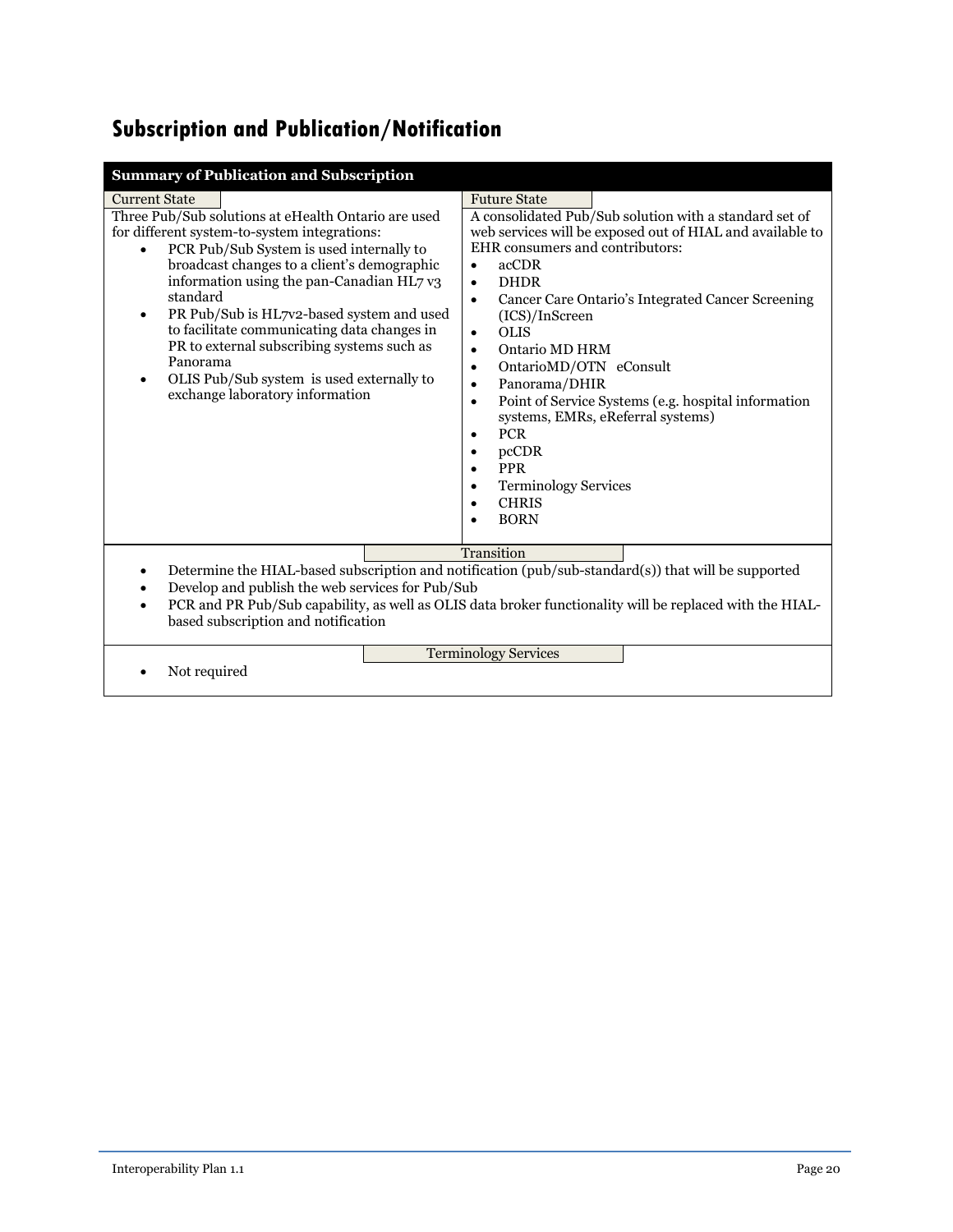#### <span id="page-21-0"></span>**ONE ID**

| <b>Summary of ONE ID</b>                                                                                                                                                                                                                                                                                                                                                                                                                                                                                                                                                                                                        |                                                                                                                                                                                                                                                                                                                                                                                                                                                                                                                                                                                                                                                                                                                                                                                                                                                                                                                                                                                                                                                                                                                                                                         |  |
|---------------------------------------------------------------------------------------------------------------------------------------------------------------------------------------------------------------------------------------------------------------------------------------------------------------------------------------------------------------------------------------------------------------------------------------------------------------------------------------------------------------------------------------------------------------------------------------------------------------------------------|-------------------------------------------------------------------------------------------------------------------------------------------------------------------------------------------------------------------------------------------------------------------------------------------------------------------------------------------------------------------------------------------------------------------------------------------------------------------------------------------------------------------------------------------------------------------------------------------------------------------------------------------------------------------------------------------------------------------------------------------------------------------------------------------------------------------------------------------------------------------------------------------------------------------------------------------------------------------------------------------------------------------------------------------------------------------------------------------------------------------------------------------------------------------------|--|
| <b>Current State</b><br>ONE ID systems and processes are approved for<br>$\bullet$<br>protection and access of PHI and it currently<br>provides inclusive security services for OTN,<br>Cancer Care Ontario (CCO), ONE Portal, DPV,<br>OLIS, Panorama and others<br>Single Sign On (SSO)/Patient Context Sharing<br>$\bullet$<br>Standard v1.5 is the most recent approved<br>version (March 2017). The HIAL currently<br>supports 5 versions of the interface (v1.3, 1.4,<br>1.42, 1.46, 1.5)<br>Health care client context management between<br>$\bullet$<br>POS systems and EHR viewers occurs at EHR<br>viewer launch only | <b>Future State</b><br>ONE ID is an identity federation operator and<br>$\bullet$<br>routes distributed authentication traffic for the<br>province<br>Participating viewers and POS systems are able<br>$\bullet$<br>to set, acquire and release health care client and<br>provider context, enabling health care client<br>context to be continually maintained between a<br>provider's POS system and EHR viewer using<br>either SAML or OAuth 2.0<br><b>Identity data authorization and context</b><br>management from:<br><b>Agreements Registry</b><br>$\bullet$<br>ConnectingOntario Clinical Data Viewer<br>$\bullet$<br>ClinicalConnect™ Viewer (CCV)<br>$\bullet$<br><b>DHDR</b><br>$\bullet$<br>Drug Profile Viewer (DPV)<br>$\bullet$<br>eCHN<br>$\bullet$<br><b>Emergency Neuro Image Transfer System</b><br>$\bullet$<br>(ENITS)<br><b>HPG - CHRIS Viewer</b><br>$\bullet$<br><b>ONE Portal</b><br>$\bullet$<br>OntarioMD/OTN eConsult<br>$\bullet$<br><b>PMMS</b><br>$\bullet$<br>Point of Service Systems (e.g. EMRs, eReferral<br>$\bullet$<br>platforms)<br><b>SHIIP</b><br>$\bullet$<br>Consumer portals (e.g., MyChart)<br>$\bullet$<br><b>CHRIS</b> |  |
| Transition<br>Approve and publish SSO and Context Management standard to enable dynamic context management<br>$\bullet$<br>between ONE-ID enabled applications<br>Approve and publish Single-Sign-Off standard<br>$\bullet$<br>Implement native OAuth 2.0 support on the HIAL infrastructure<br>$\bullet$<br>Approve and publish a authentication and OAuth 2.0 authorization standard leveraging OpenID Connect<br>$\bullet$<br>Offer Open ID Connect<br>$\bullet$<br>Offer test harness and web service testing of all interfaces in the eHealth Ontario Innovation Lab                                                       |                                                                                                                                                                                                                                                                                                                                                                                                                                                                                                                                                                                                                                                                                                                                                                                                                                                                                                                                                                                                                                                                                                                                                                         |  |
| <b>Terminology Services</b><br>Not required                                                                                                                                                                                                                                                                                                                                                                                                                                                                                                                                                                                     |                                                                                                                                                                                                                                                                                                                                                                                                                                                                                                                                                                                                                                                                                                                                                                                                                                                                                                                                                                                                                                                                                                                                                                         |  |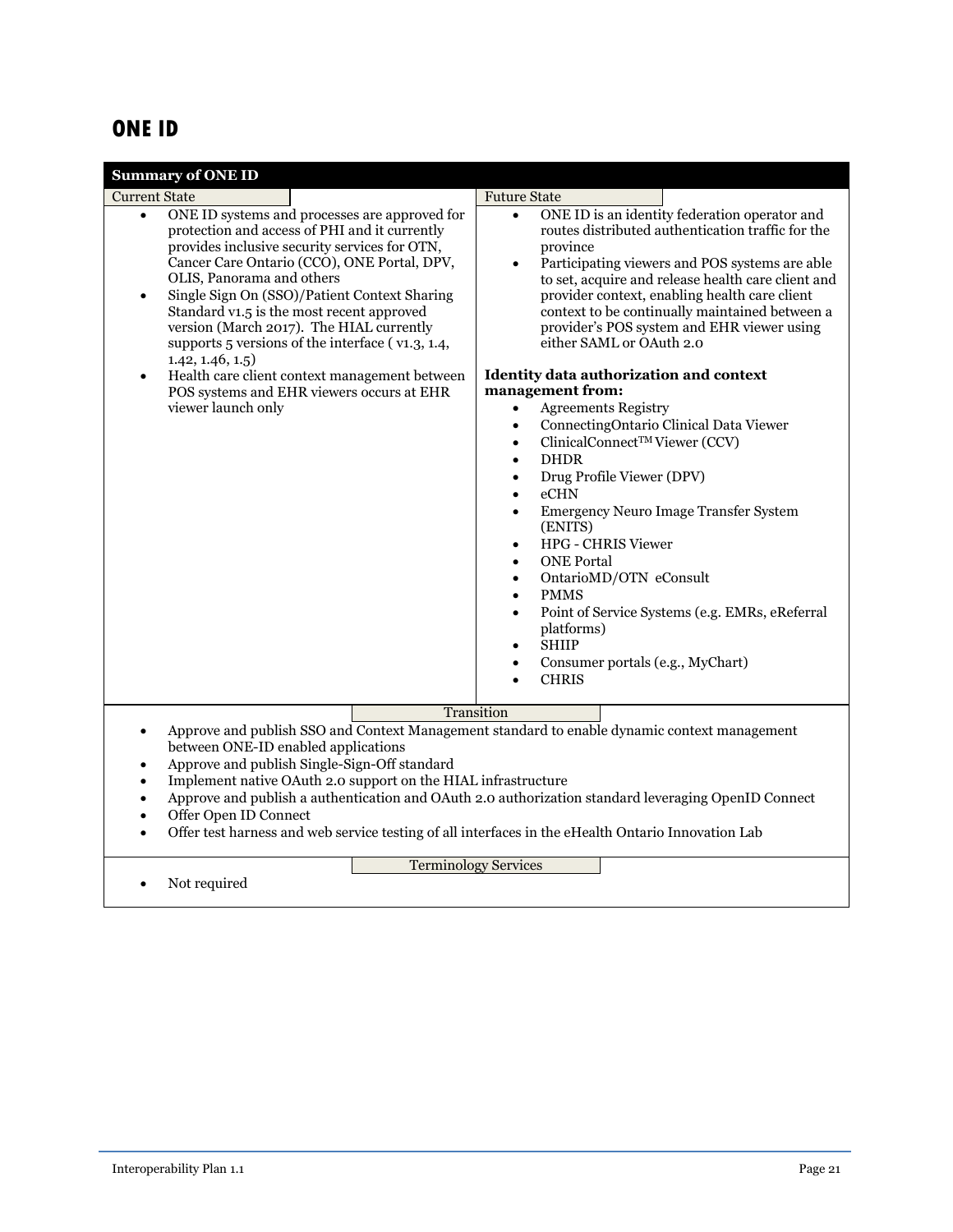# <span id="page-22-0"></span>**Terminology Services**

| <b>Summary of Terminology Services</b>                                                                                                                                                                                                                                                                                                                                                                                                                                                                                                                                                                                                                                                                                                                                                                                                                                                                                                                                                                                                                                                                                                                                                                                                          |                                                                                                                                                                                                                                                                                                                                                                                                                                                                                                                                                                                                                                                                                                                                                                                                                                                                                                                                                                                                                                                                                  |  |
|-------------------------------------------------------------------------------------------------------------------------------------------------------------------------------------------------------------------------------------------------------------------------------------------------------------------------------------------------------------------------------------------------------------------------------------------------------------------------------------------------------------------------------------------------------------------------------------------------------------------------------------------------------------------------------------------------------------------------------------------------------------------------------------------------------------------------------------------------------------------------------------------------------------------------------------------------------------------------------------------------------------------------------------------------------------------------------------------------------------------------------------------------------------------------------------------------------------------------------------------------|----------------------------------------------------------------------------------------------------------------------------------------------------------------------------------------------------------------------------------------------------------------------------------------------------------------------------------------------------------------------------------------------------------------------------------------------------------------------------------------------------------------------------------------------------------------------------------------------------------------------------------------------------------------------------------------------------------------------------------------------------------------------------------------------------------------------------------------------------------------------------------------------------------------------------------------------------------------------------------------------------------------------------------------------------------------------------------|--|
| <b>Current State</b><br>acCDR utilizes a local terminology service<br>$\bullet$<br>outbound to normalize report names for<br>consistent display on the clinical data viewer<br>using LOINC<br>OLIS utilizes a local terminology service<br>$\bullet$<br>inbound to map lab name requests, results,<br>microorganisms and request-result pairs<br>using LOINC and pCLOCD<br>The local DI procedures names from the<br>$\bullet$<br>regional DI-rs are mapped to a provincial<br>SNOMED CT-based terminology set within<br>the provincial terminology service, but this<br>service is not available for production use<br>SNOMED CT value subsets for immunization<br>$\bullet$<br>(DHIR) are available from Canada Health<br>Infoway's Terminology Gateway                                                                                                                                                                                                                                                                                                                                                                                                                                                                                       | <b>Future State (Proposed)</b><br>The provincial terminology service is the source for<br>publishing value sets and mappings for a broad range of<br><b>EHR</b> assets:<br>Contributors and/or consumers of value sets and<br>mappings:<br>acCDR<br>$\bullet$<br><b>BORN</b><br>$\bullet$<br>DI Common Service<br>$\bullet$<br><b>CHRIS</b><br>$\bullet$<br>ConnectingOntario Clinical Data Viewer<br>$\bullet$<br>ClinicalConnect™ Viewer (CCV)<br>$\bullet$<br><b>DHDR</b><br>$\bullet$<br>Ontario Laboratories Information System (OLIS)<br>$\bullet$<br>pcCDR<br>$\bullet$<br>Point of Service Systems (e.g. EMRs, HIS,<br>$\bullet$<br>eReferral platforms)<br><b>SHIIP</b><br>$\bullet$<br>Consumer portals (e.g., MyChart)<br>$\bullet$<br>The provincial terminology service will also make possible<br>the ability for stakeholders to publish value sets and to<br>obtain copies of values sets for local use, and this will<br>become more valuable and necessary as organizations want<br>access to data, not just documents to be able to support<br>secondary use. |  |
| Transition<br>Enable HIAL run-time access to terminology services<br>Guidance rules for when projects should use terminology on data-in vs. data-out<br>$\bullet$<br>Consolidate/migrate Connecting Ontario and OLIS terminology services to the provincial terminology asset,<br>$\bullet$<br>deprecate tools, harmonize processes and standardize practices for terminology asset management<br>OLIS terminology management to align with Pan-Canadian standards<br>$\bullet$<br>Support for electronic prescriptions and DHDR<br>$\bullet$<br>Create ability in provincial terminology service to dynamically consume value sets from Canada Health<br>$\bullet$<br>Infoway's Terminology Gateway via APIs<br>Define a process and service to enable external stakeholders to create, publish and download value sets - use<br>$\bullet$<br>proof of concept with key CDR documents to prove the approach and value<br>Leverage EHR Architecture and Standards governance committees and Clinical governance committees to<br>$\bullet$<br>review, validate and approve data content standards and associated terminologies to support semantic<br>interoperability (collaborate with HQO, regulated professions, MOHLTC, OHISC, CIHI, etc.) |                                                                                                                                                                                                                                                                                                                                                                                                                                                                                                                                                                                                                                                                                                                                                                                                                                                                                                                                                                                                                                                                                  |  |
| <b>Terminology Services</b><br>Described in the Future State section above<br>$\bullet$                                                                                                                                                                                                                                                                                                                                                                                                                                                                                                                                                                                                                                                                                                                                                                                                                                                                                                                                                                                                                                                                                                                                                         |                                                                                                                                                                                                                                                                                                                                                                                                                                                                                                                                                                                                                                                                                                                                                                                                                                                                                                                                                                                                                                                                                  |  |
|                                                                                                                                                                                                                                                                                                                                                                                                                                                                                                                                                                                                                                                                                                                                                                                                                                                                                                                                                                                                                                                                                                                                                                                                                                                 |                                                                                                                                                                                                                                                                                                                                                                                                                                                                                                                                                                                                                                                                                                                                                                                                                                                                                                                                                                                                                                                                                  |  |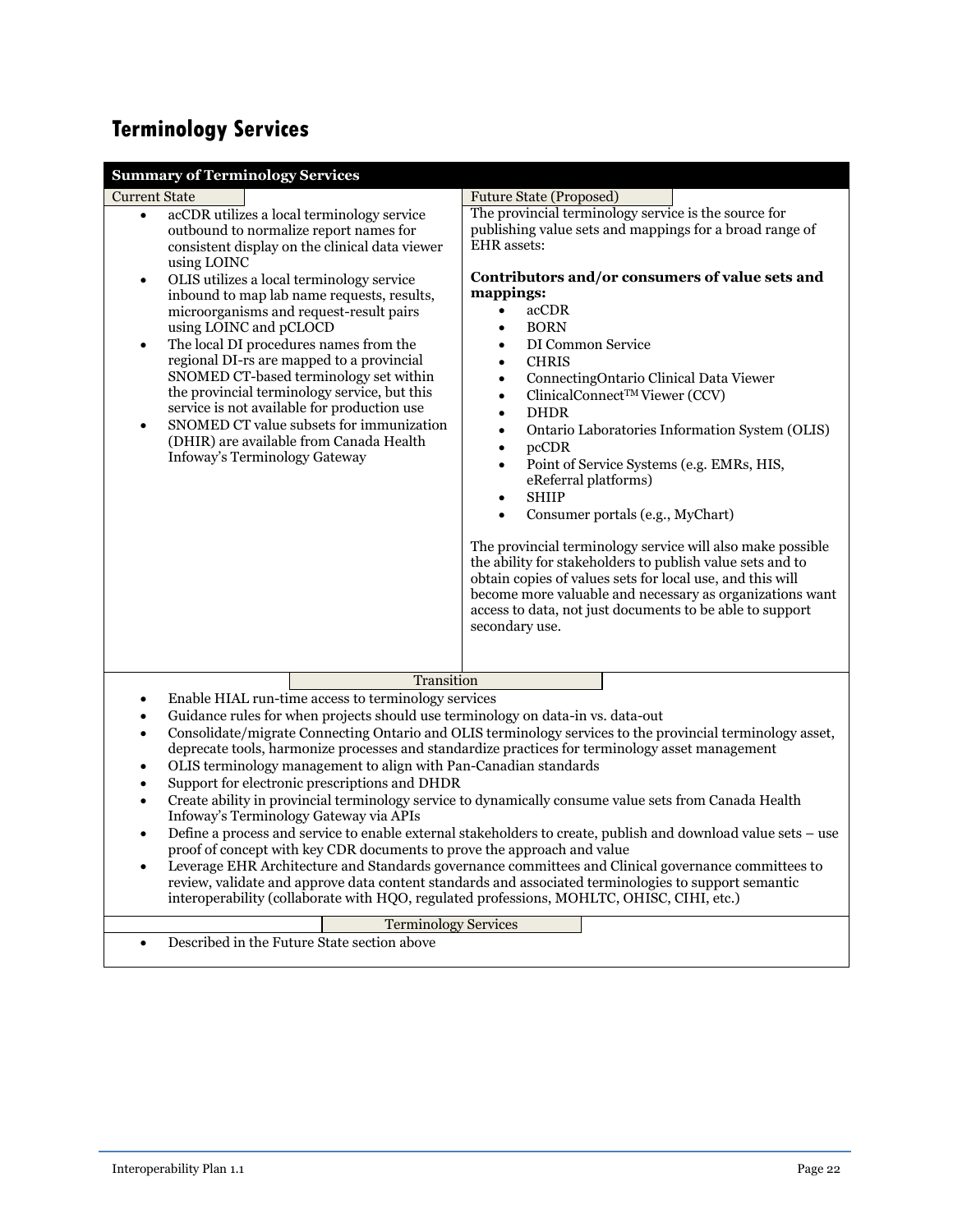### <span id="page-23-0"></span>**Portals and Viewers**

For the foreseeable future, it will be necessary to rely upon EHR portals and viewers to ensure all providers have access to provincial EHR information. In addition to the ConnectingOntario Clinical Data Viewer and ClinicalConnect<sup>TM</sup>, other portals and special focus web applications target specific audiences and work flows for creating or modifying health care client data. Examples include Integrated Assessment Record (IAR), Care Coordination Tool (CCT), CHRIS, DHIR/Panorama and eCHN. They will continue to exist as standalone applications until the content and consumption channels are rationalized.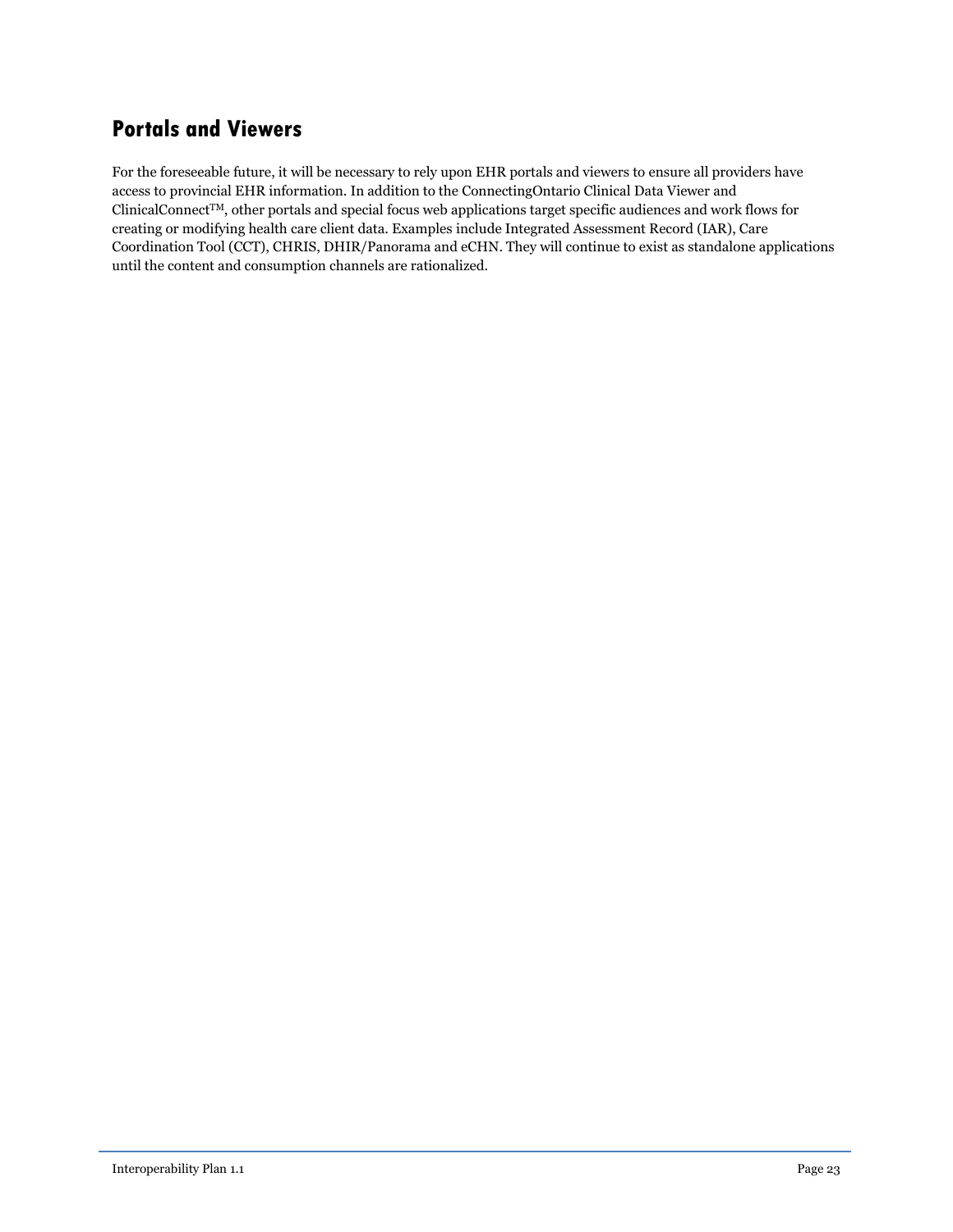# <span id="page-24-0"></span>**Evolving Needs and Emerging Opportunities**

#### <span id="page-24-1"></span>**Data Exchange Standards Modernization**

In the Current State of [Ontario EHR Interoperability](#page-4-2) section it is noted that the current suite of standards that are supported by EHR assets have been chosen based on clinical, business and technical standards selection decision criteria and/or alignment with pan-Canadian standards. The interoperability profiles in the previous sections identified which interoperability standards are supported by each asset, as well as the stakeholders that are gaining value from implementing these standards when contributing or consuming data. In some cases, multiple interoperability standards are offered.

The Health IT community has gained significant experience in large-scale interoperability in North America over the past decade. HL7 International and the international health IT community have decided that, while there are many valuable building blocks from the development of HL7 v3, it will not lead to large-scale interoperability due to its complexity and message density<sup>8</sup>. The community has therefore thrown its support behind the development of FHIR as a modern, web-based, intuitive, lightweight alternative. While the scope of FHIR does not include a security protocol, the OAuth security and OpenID Connect authentication standards, which are used by Internet-based eCommerce service providers, are the favoured approaches. Many projects and products, including several Ontario EHR assets, are already offering interoperability application program interfaces (APIs) that leverage these standards.

Health information exchanges in the US that already offer interoperability standards are planning how to support FHIR. Health information exchanges are continuing to promote their existing interoperability standards while preparing for FHIR9,10.This is due to the extent of existing investment in and experience with existing standards. Similarly, Ontario stakeholders are considering when to adopt FHIR within the context of the existing set of skills and system interfaces.

It is of the utmost importance that the EHR offer modernized interoperability standards<sup>11</sup>. Innovative applications and new vendors are aligned to the REST architectural paradigm underlying FHIR; it is easier for implementers to learn, and mobile device performance is improved by it. The United States' Office of the National Coordinator for Health Information Technology continues to expand its efforts to identify interoperability standards. This will influence vendors within the North American health IT market, which is a primary source of health IT products in Ontario for most health care settings. Therefore, the EHR interoperability standards should align to these where possible. The EMRs in use in primary care and some community health settings continue to have systems originating in Canada, and some vendors are monitoring the trend with FHIR to determine how use of FHIR may improve the potential for their systems beyond the borders of Canada. Recently, the Ontario Telehealth Network (OTN) has taken on a mobile application (app) evaluation role, and there are more apps coming to fruition through app challenges, innovation labs, and through [SMART on FHIR](https://smarthealthit.org/) in the US.

The US Office of the National Coordinator has been proactively promoting interoperability challenges and included FHIR in it[s Interoperability Standards Advisory](https://www.healthit.gov/isa/) for 2017. As of March 21, 2017, HL7 FHIR Standard for Trial Use (STU) 3 is the official published version, and FHIR is expected to be an approved HL7 standard in 2018. eHealth Ontario's recently launched Trial for Use section in the Ontario EHR Interoperability Standards on the website provides a platform for sharing emerging specifications using FHIR. Work is in progress to collaborate with Canada Health Infoway and other jurisdictions to share, learn, and advance the international standards, and identify the necessary pan-Canadian supports for shared use of FHIR in Canada, such as a URI Registry. eHealth Ontario will

l 8 https://files.ontario.ca/8. mohawk college.pdf

<sup>&</sup>lt;sup>9</sup> <http://healthitinteroperability.com/news/directtrust-seeks-potus-support-of-ehr-interoperability-hie>

<sup>10</sup> h[ttp://sequoiaproject.org/carequality-blog/carequality-commonwell-connectivity-faqs/](http://sequoiaproject.org/carequality-blog/carequality-commonwell-connectivity-faqs/)

<sup>11</sup> <https://www.ontario.ca/page/value-and-opportunities-created-ontarios-digital-health-assets>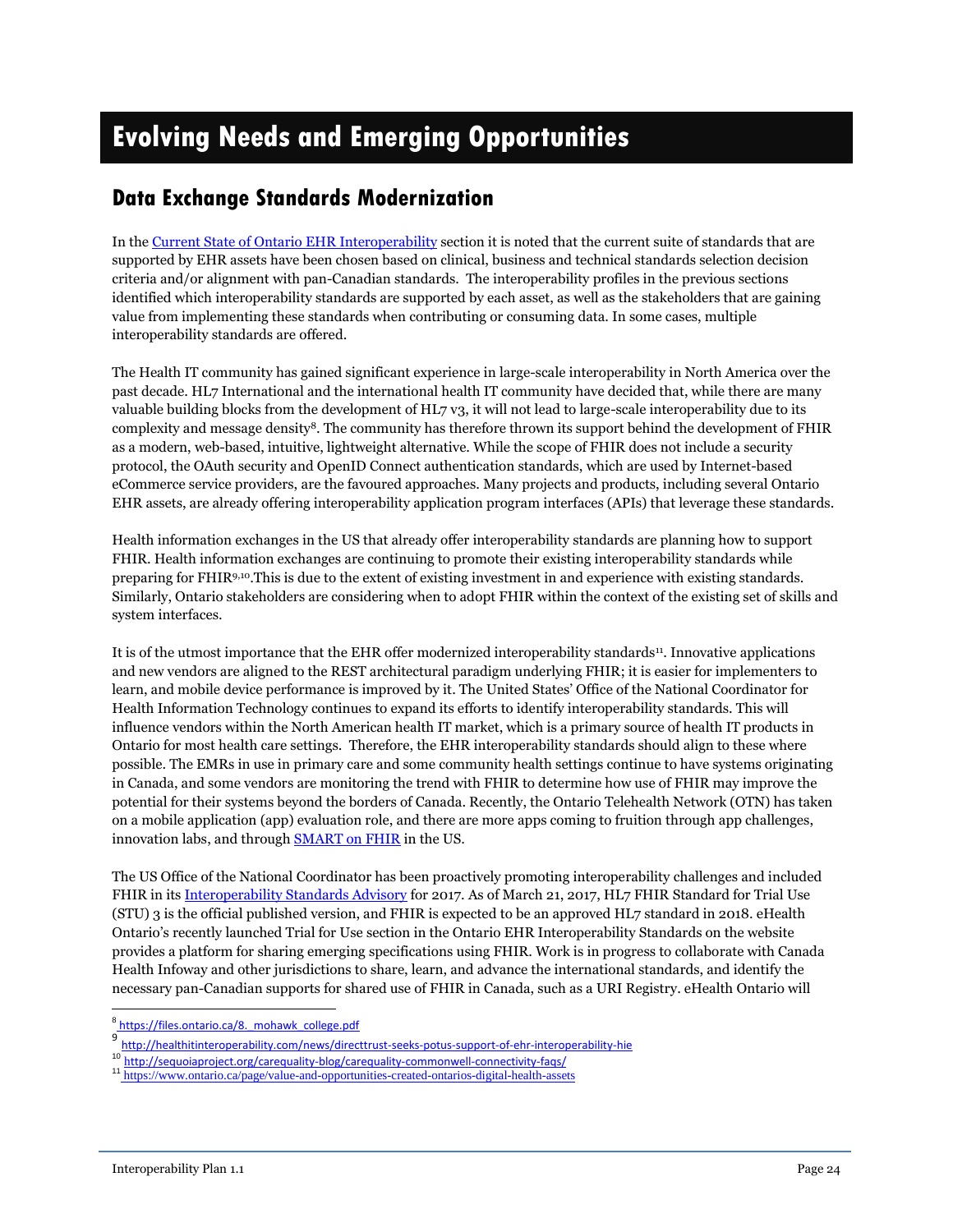continue to monitor the standards ecosystem, standards supporting structures (e.g. FHIR development, publication and conformance tools, URI registries, and FHIR servers). Ontario's EHR is expected to evolve along with the diverse standards landscape, so eHealth Standards will continue to work with many partners to harmonize and align in the best interests of interoperability in the EHR for Ontario.

The interoperability profiles in the previous sections identify where transition activities are being planned to offer modernized EHR services. These will be augmented to align with Ontario's digital health strategy and the broader market direction. The existing interoperability standards will continue to be supported until EHR implementers indicate that these are no longer desired and/or there is a business rationale to deprecate them.

# <span id="page-25-0"></span>**Interface/API Management**

EHR interoperability standards evolve over time due to maintenance, new requirements and changes to the base standards. For instance, three versions of the ConnectingOntario input standard have been released. It is expected that as FHIR evolves, interfaces built upon previous releases will need to be updated. While efforts are made to maintain backwards compatibility between versions, this is not always possible or desirable.

A tactical plan should be developed to establish guidelines regarding EHR interface/API management, which can be informed from a growing knowledge base from other industries that have already made extensive progress in API management. It should provide guidelines regarding:

- Anticipated scheduled releases and events resulting in unscheduled releases
- The number of versions of an interface/API that will be supported at a time
- The strategy for migrating contributors/consumers in a cost-effective manner

# <span id="page-25-1"></span>**Achieving Semantic Interoperability**

Semantic interoperability means that two or more computers are able to interpret the meaning of data in the same way. It takes advantage of both the structuring of the data exchange and the codification of the data, including vocabulary, so that the receiving IT systems can interpret them. This enables the receiver to have the same understanding of content, context and intent of the data as it was collected, so that it can be used "to coordinate care when you need it without a lot of effort or cost". <sup>12</sup> The current set of EHR interoperability standards support semantic interoperability for a small set of data elements that were identified by stakeholders, primarily for the purpose of direct care delivery and coordination. As well, there is a high value to structured data for secondary use, such as population health, analytics, health system planning and research.

Achieving semantic interoperability is a complex socio-technical challenge. Providers use different terms to refer to the same concept; conversely, there may be overlap between concepts that share similar terms (e.g. s for two different concepts may be the same). Even if there is agreement amongst all human actors to use specific terms to refer to specific concepts, there must be willingness amongst providers to document terms in a manner that may be less familiar and require additional time. Competing priorities, time pressures and perceived incentive and/or value may undermine this effort. Finally, typographical errors and intentional variants (e.g. acronyms) can be introduced during data entry. The technology challenge stems from the fact that different information systems' data models constrain how data is collected (e.g. free text, drop down pre-defined list, the ability to select multiple terms within a value set) and stored (highly normalized or 'blobs' of co-mingled concept attributes)<sup>13</sup> . Many considerations must therefore be factored into planning an approach to enabling semantically interoperable data exchange and secondary use.

l

<sup>&</sup>lt;sup>12</sup> https://files.ontario.ca/17. john\_halamka.pdf

<sup>13</sup> [http://www.auditor.on.ca/en/content/annualreports/arreports/en16/v1\\_303en16.pdf](http://www.auditor.on.ca/en/content/annualreports/arreports/en16/v1_303en16.pdf)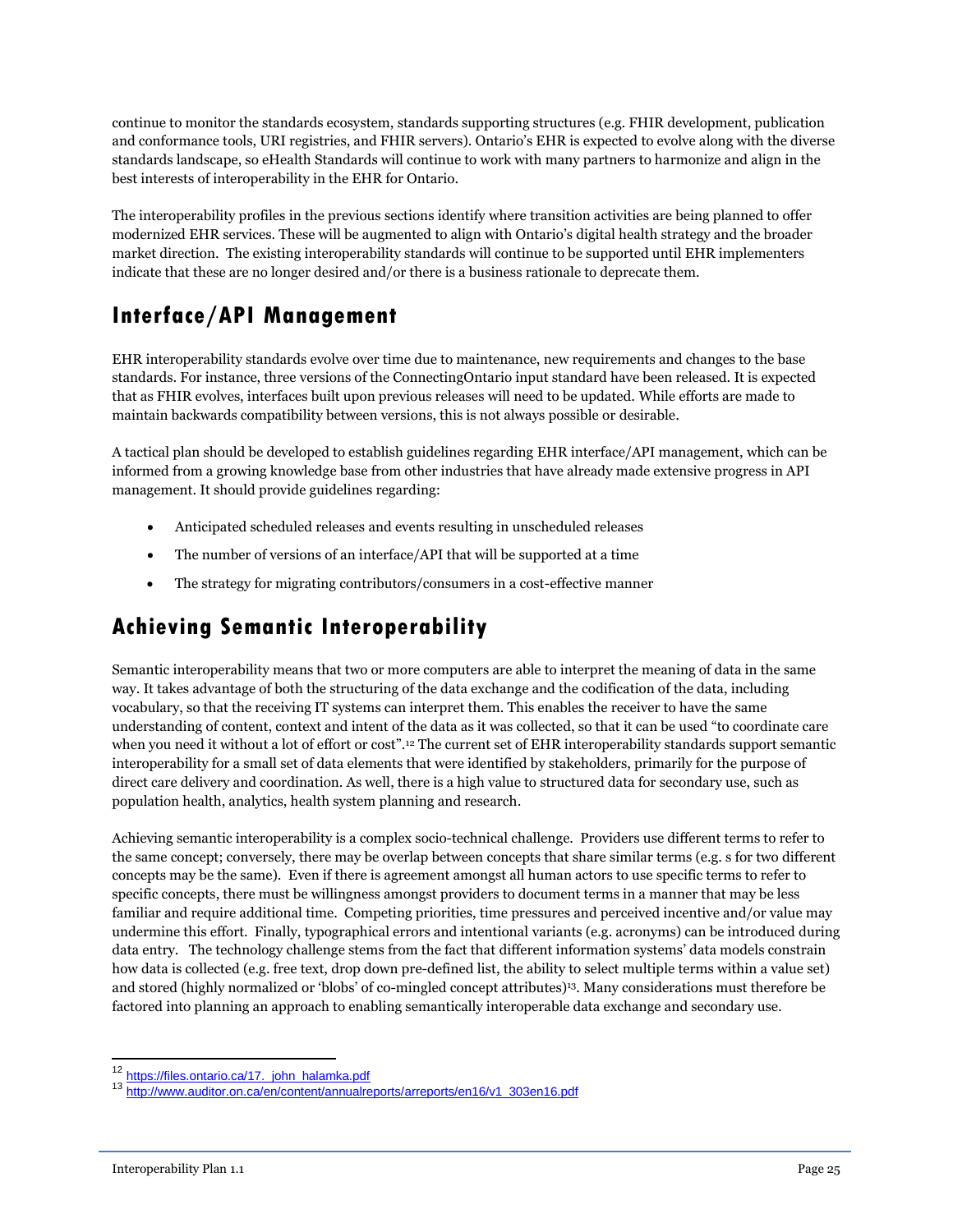While there are no convenient solutions to enabling semantic interoperability, three approaches can be applied to achieve it incrementally:

- At source collaboration between care providers to identify core data of interest and the means of capturing it in a format that can be supported by all information systems (for data storage and transmission). From a semantic perspective, this is the optimal approach in that that data being shared is the same data that was collected by the provider; there is no transformation or mapping applied. This yields the highest level of data quality and integrity. Clinical document improvement initiatives, such as developing templates for commonly shared documents (e.g. referrals, discharge summaries), can be used to facilitate this approach. Another option is for providers to map the local data to a common terminology prior to data transmission. This is less desirable because it is extra work for the providers, is outside their area of expertise, and must occur each time data is shared.
- Transformation this approach utilizes a semantic mediation layer (e.g. an interface engine) or a terminology services asset to transform data using predetermined value set mappings. This approach is sensible where it is too costly to modify the POS systems to collect data in a standardized manner but the type of values that the data point of interest can be bounded. This is the approach used fo[r OLIS,](#page-13-1) the [acCDR](#page-18-1) an[d Diagnostic Imaging.](#page-17-1) The more subjective or contextual the datapoint of interest is, the less likely it is that a mapping can be applied after the fact that will reliably represent the provider's intent.
- Computer assisted this approach utilizes pattern recognition techniques such as optical character recognition and natural language processing to generate structured data from less structured content. As well as the success factors for transformation, success with this approach is highly dependent on the level of pre-existing structure in the underlying data (e.g. data entered into a template but stored in a flat file format such as PDF).

The International Health Terminology Standards Development Organization (IHTSDO) has created a business case describing the clinical and non-clinical benefits of enabling semantic interoperability through a standard such as SNOMED-CT<sup>14</sup>. Three success factors for achieving semantic interoperability are highlighted below:

- Aligning benefits the value of semantic interoperability is gained by the receiver of the data in that they can use it immediately and reliably for clinical and non-clinical purposes rather than have to re-collect, confirm or transform it first. Conceptually, in a large health care system, everyone will be both a data collector and receiver but the burden of data collection will be borne by some more than others. For these stakeholders, the immediate burden of standardized data collection can outweigh the less frequent or less valuable return value of receiving standardized data from others. For instance, although there is a symbiotic relationship between the documentation shared between emergency physicians and primary care physicians, they burden of standardized data collection may be greater on one role than the other. As such, it is important that due attention be paid to align the tangible return on investment with the time and effort expected from each stakeholder group
- Focus on high value data efforts to improve semantic interoperability should be focused on the data domains that correlate with high cause of errors / costs and/or where there is already a regulatory / policy requirement to submit the data (e.g. billing data). Amongst these, further filtering can be applied to select well-understood data concepts. For example, the United States' Office of the National Coordinator for Health Information Technology has identified a list of priority data domains in its Interoperability Roadmap Final version 1.0 Figure 7).
- Market capability stakeholder engagement is critical to assess the capability of the existing installations of POS systems to accommodate the collection and/or transmission of priority data domains in a standardized format to enable semantic interoperability. This will serve as an additional filter to short-listing the data domains that should be attempted in the short term and which will require longer-term planning to achieve.

 $\overline{\phantom{a}}$ 

<sup>&</sup>lt;sup>14</sup> <http://www.snomed.org/snomed-ct/why-should-i-get-snomed-ct/business-case>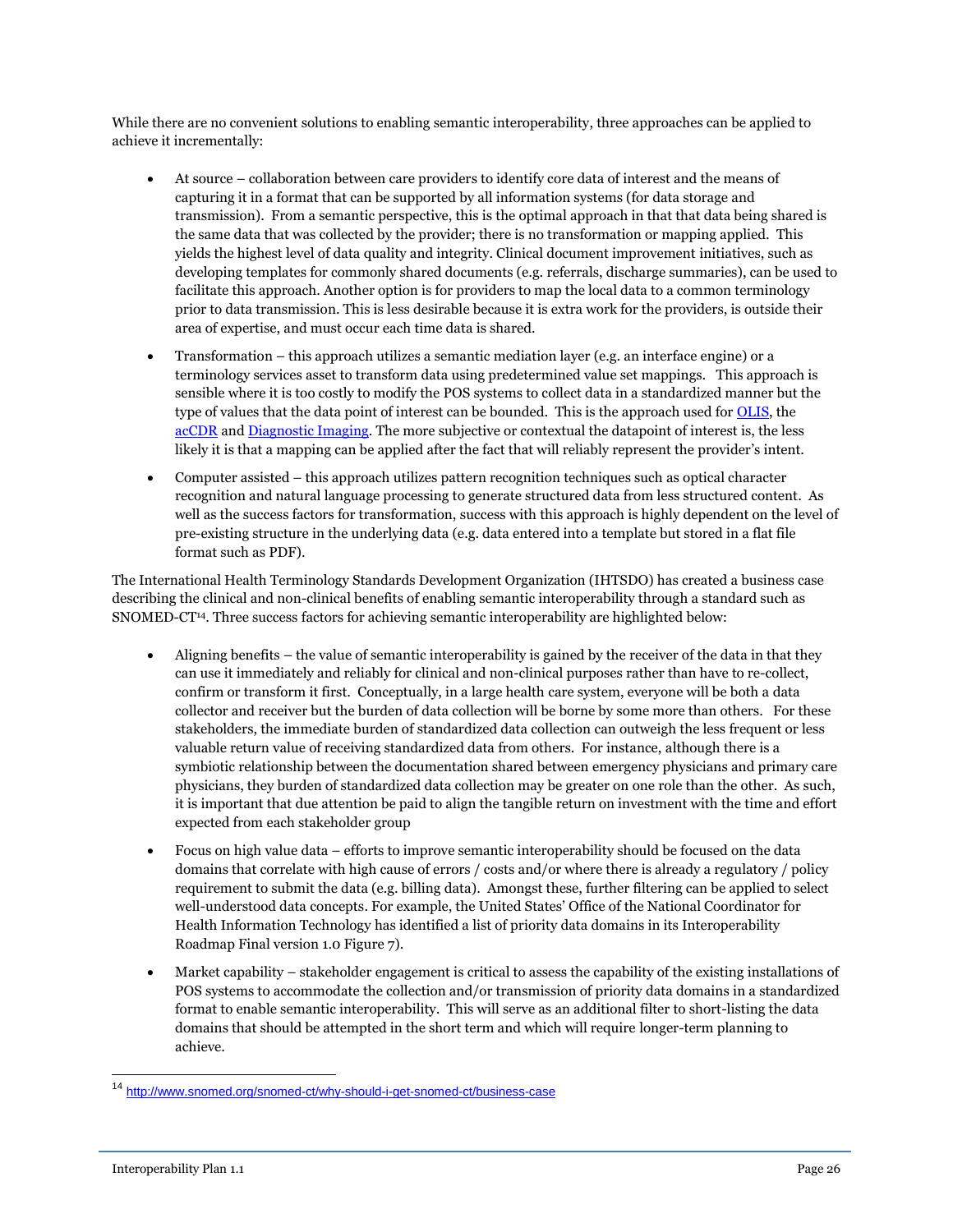#### <span id="page-27-0"></span>**Governance to Achieve the Interoperability Plan**

Broad stakeholder representation in the governance of this Interoperability Plan is critical to guide its elaboration and implementation. The transition sections in the interoperability profiles identify many areas that will require input and discussion to make informed decisions. For instance:

- Selection of standards for contribution and consumption of EHR assets by various POS systems based on business needs and technology capabilities that are in place currently and in the future
- How to balance the achievement of Ontario-specific interoperability needs with the objective of minimizing the development of 'made-in-Ontario' standards that deviate from North American and international standards selections
- Which interoperability standards (or older versions of a standard) should be deprecated, the timing for phasing them out and how to support stakeholders to transition to newer standards
- Advising on the areas of focus for achieving semantic interoperability that weigh the cost and effort against the return on investment
- Providing input and feedback regarding existing standards compliance, return on investment and opportunities for improvement to maximize the value that can be realized by the health care system through interoperability

Ontario already has an EHR Architecture and Standards Governance Committee structure in place with broad stakeholder representation. Several opportunities for enhancing this structure are under consideration in light of the need to enhance interoperability. The Ontario Health Informatics Standards Council (OHISC) is also contributing to the enablement of semantic interoperability.

# <span id="page-27-1"></span>**Information Management**

Standards-based interoperability is a means to achieving the goal of enabling access to data for multiple purposes. These purposes include: informing care coordination and delivery, enabling patient self-management, administrative, financial, and legal requirements, quality improvement, and a broad range of research and secondary use purposes (e.g. health intervention assessments, clinical trials, health systems, population health, predictive and prescriptive analytics). Decisions regarding the selection of data content and structure standards should therefore be guided by a clear understanding of how the data is intended to be collected, stored, utilized, retained, assessed for quality, presented to consumers, protected, and disposed of. A comprehensive information management perspective will unveil opportunities, constraints, trade-offs and solutions that can influence standards selection decisions. Many projects do not have the opportunity to fully assess the information management aspect in great detail before design and implementation begin. In most cases, it is very difficult and costly to introduce modifications once implementation is complete.

The knowledge domain of digital information management has matured and there are many IT practitioners with health care specific-experiences. New initiatives should draw upon this body of knowledge to perform upfront assessments. Even where comprehensive assessments cannot be completed due to constraints, experienced practitioners can identify opportunities, considerations and risks that can enhance project planning, stakeholder engagement and potential benefits.

### <span id="page-27-2"></span>**Improving Implementation through Standards Conformance**

Using internationally recognized interoperability standards to achieve provincial EHR connectivity positively influences the overall implementation. These standards have a greater likelihood of being enabled in vendor products, are 'road-tested', and are familiar to implementers. This can result in lower overall costs and timelines.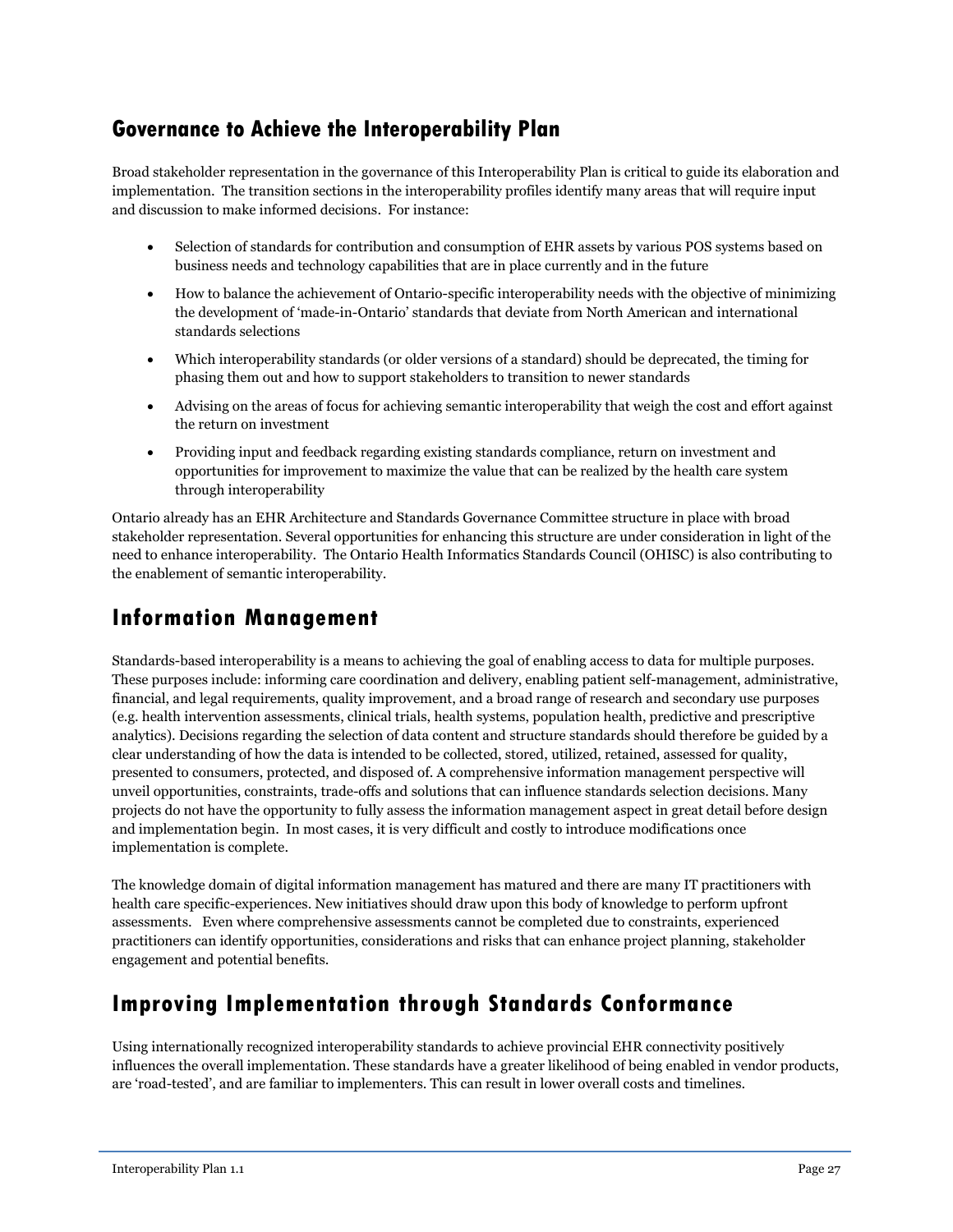Ontario can consider enhancing the reliability of compliance to required EHR interoperability standards through conformance testing and certification. Conformance testing is conducted by evaluating whether a system is able to send and/or receive the correct, complete messages for a given use case. eHealth Ontario's Innovation Lab could serve as an ideal facility for offering self-assessment as well as validated conformance testing.

Certification denotes a formal recognition that a product has successfully passed conformance testing by a recognized testing body. An EHR certification service enables vendors to demonstrate that they have met the privacy, security, and interoperability standards established by eHealth Ontario. Stakeholders would then be able to specify EHR certification as a procurement requirement, which would be advantageous to the many stakeholders that are seeking to replace existing systems (as part of the HIS Renewal Advisory Panel recommendations<sup>15</sup>).

 $\overline{\phantom{a}}$ 

<sup>&</sup>lt;sup>15</sup> https://www.ontario.ca/page/value-and-opportunities-created-ontarios-digital-health-assets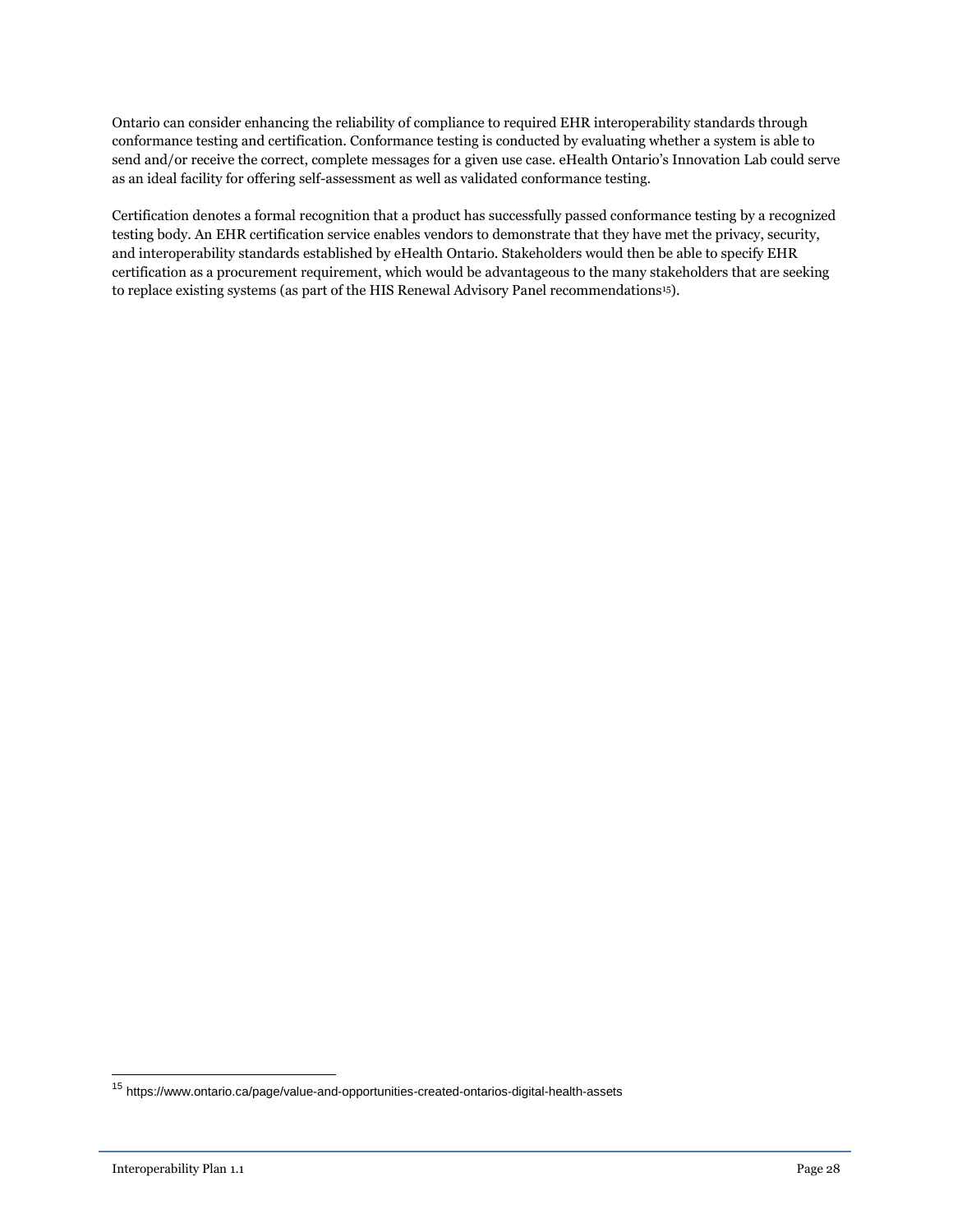# <span id="page-29-0"></span>**Appendix A: Glossary/Acronyms**

| <b>ACRONYM</b> | <b>DEFINITION</b>                                                       |
|----------------|-------------------------------------------------------------------------|
| acCDR          | Acute Care Clinical Data Repository (may contain documents and/or data) |
| <b>ADT</b>     | Admit, Discharge, and Transfer                                          |
| <b>BORN</b>    | Ontario's Pregnancy, Birth and Childhood Registry and Network           |
| CCO            | Cancer Care Ontario                                                     |
| <b>CCT</b>     | <b>Care Coordination Tool</b>                                           |
| <b>CDA</b>     | <b>Clinical Document Architecture</b>                                   |
| <b>CDR</b>     | Clinical Data Repository (may contain documents and/or data)            |
| <b>CHRIS</b>   | Client Health and Related Information System                            |
| <b>CMTA</b>    | <b>Consent Management Technology Assets</b>                             |
| <b>CMTP</b>    | Consent Management Technology Program                                   |
| <b>CPDB</b>    | Corporate Provider Database                                             |
| <b>DHDR</b>    | Digital Health Drug Repository                                          |
| <b>DHIR</b>    | Digital Health Immunization Repository                                  |
| DI, DI CS      | Diagnostic Imaging, Diagnostic Imaging Common Service                   |
| DI-r           | Diagnostic Imaging Repository                                           |
| <b>DPV</b>     | Drug Profile Viewer                                                     |
| <b>DSTU</b>    | Draft Standard for Trial Use                                            |
| eCHN           | Electronic Child Health Network                                         |
| <b>EHR</b>     | <b>Electronic Health Records</b>                                        |
| <b>EMPI</b>    | <b>Enterprise Master Patient Index</b>                                  |
| <b>EMR</b>     | <b>Electronic Medical Record</b>                                        |
| <b>ENITS</b>   | Emergency Neuro Image Transfer System                                   |
| <b>FEM</b>     | Foreign Exam Management                                                 |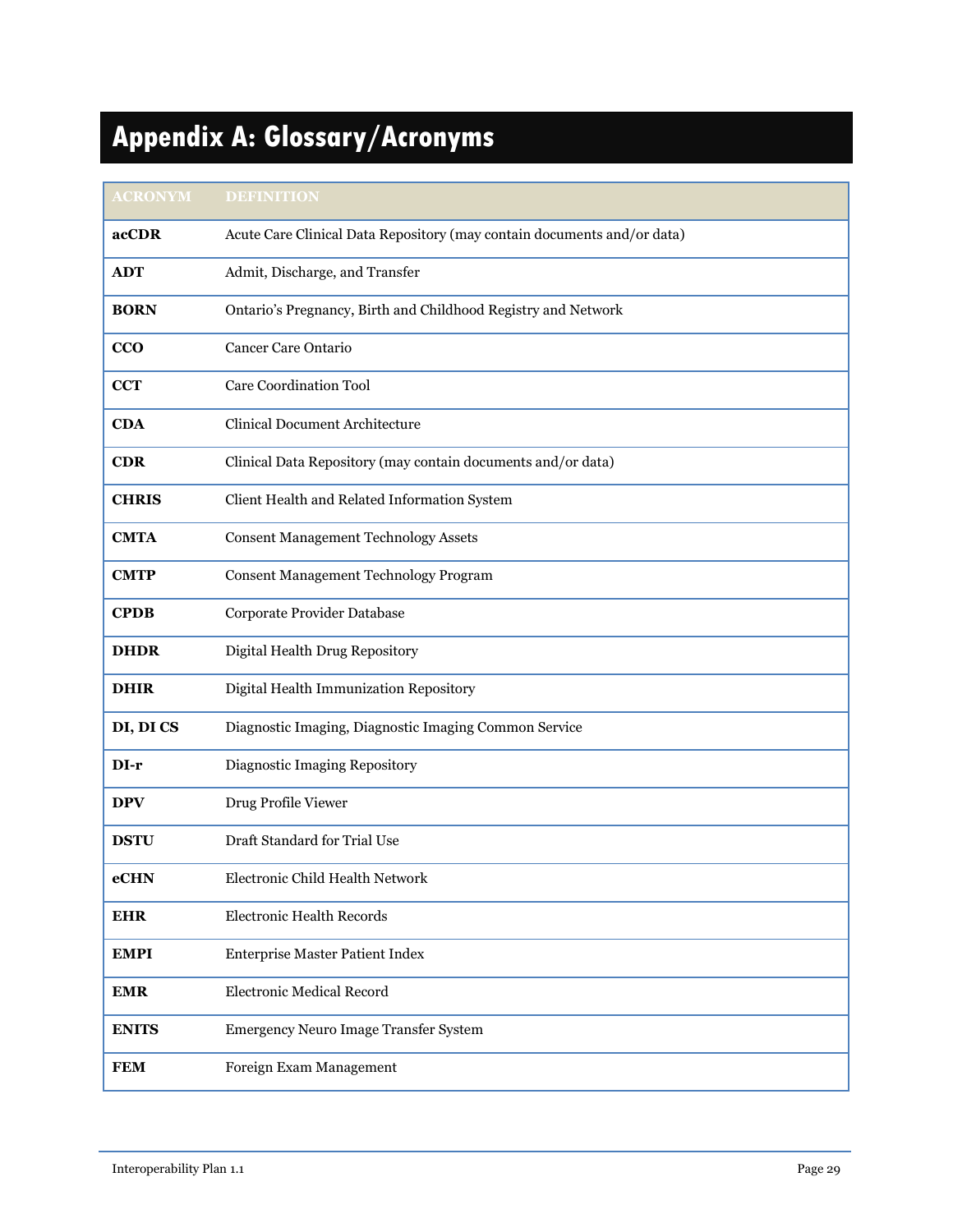| <b>ACRONYM</b> | <b>DEFINITION</b>                                                                                                                                                                                |
|----------------|--------------------------------------------------------------------------------------------------------------------------------------------------------------------------------------------------|
| <b>FHIR R3</b> | Fast Healthcare Interoperability Resources, Release 3                                                                                                                                            |
| <b>GTA</b>     | <b>Greater Toronto Area</b>                                                                                                                                                                      |
| <b>HDIRS</b>   | Hospital Diagnostic Imaging Repository Services                                                                                                                                                  |
| <b>HIAL</b>    | Health Information Access Layer                                                                                                                                                                  |
| <b>HIS</b>     | Hospital Information System: a comprehensive, integrated information system designed to manage<br>the administrative, financial and clinical aspects of a hospital.                              |
| <b>HNS</b>     | Health Network System                                                                                                                                                                            |
| <b>HPG</b>     | <b>Health Partner Gateway</b>                                                                                                                                                                    |
| <b>HRM</b>     | Health Report Manager (formerly known as Hospital Report Manager)                                                                                                                                |
| <b>IAR</b>     | <b>Integrated Assessment Record</b>                                                                                                                                                              |
| <b>ICON</b>    | <b>Immunization Connect Ontario</b>                                                                                                                                                              |
| THE            | Integrating the Healthcare Enterprise                                                                                                                                                            |
| <b>IHF</b>     | Independent Health Facility: privately run facility providing clinical services                                                                                                                  |
| <b>LOINC</b>   | Logical Observation Identifiers Names and Codes                                                                                                                                                  |
| <b>MCTA</b>    | Monitoring and Control Technology Assets                                                                                                                                                         |
| <b>MCTP</b>    | Monitoring and Control Technology Program                                                                                                                                                        |
| <b>MHD</b>     | Mobile Access to Health Documents                                                                                                                                                                |
| <b>MOHLTC</b>  | Ministry of Health and Long Term Care                                                                                                                                                            |
| <b>NDFP</b>    | New Drug Funding Program                                                                                                                                                                         |
| <b>NMS</b>     | Narcotic Monitoring System                                                                                                                                                                       |
| <b>OACCAC</b>  | Ontario Association of Community Care Centres                                                                                                                                                    |
| OBD            | Ontario Drug Benefit Program                                                                                                                                                                     |
| <b>OLIS</b>    | Ontario Lab Information System                                                                                                                                                                   |
| <b>ONE</b>     | <b>Ontario Network for eHealth</b>                                                                                                                                                               |
| <b>OTN</b>     | Ontario Telemedicine Network                                                                                                                                                                     |
| <b>PACS</b>    | Picture Archiving And Communications System: supports the storage and flow of medical imaging<br>studies, including advanced imaging display workstations that provide dedicated and specialized |